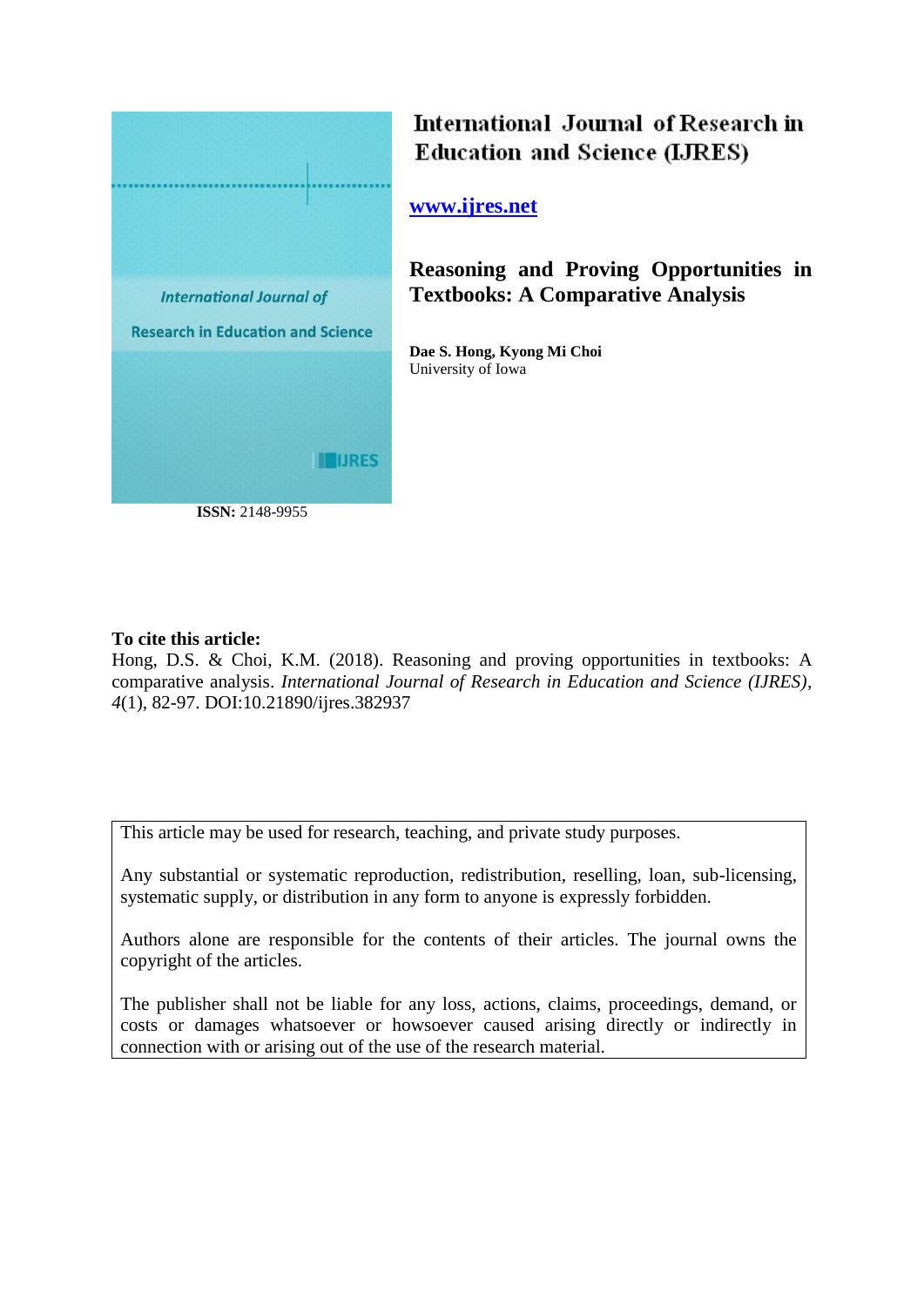

Volume 4, Issue 1, Winter 2018 DOI:10.21890/ijres.382937

# **Reasoning and Proving Opportunities in Textbooks: A Comparative Analysis**

## **Dae S. Hong, Kyong Mi Choi**

| <b>Article Info</b>        | <b>Abstract</b>                                                                                                                                                                                                                             |
|----------------------------|---------------------------------------------------------------------------------------------------------------------------------------------------------------------------------------------------------------------------------------------|
| <b>Article History</b>     | In this study, we analyzed and compared reasoning and proving opportunities in                                                                                                                                                              |
| Received:<br>01 March 2017 | geometry lessons from American standard-based textbooks and Korean<br>textbooks to understand how these textbooks provide student opportunities to<br>engage in reasoning and proving activities. Overall, around 40% of exercise           |
| Accepted:<br>27 June 2017  | problems in Core Plus Mathematics Project (CPMP) ask for reasoning and<br>proving activities while 20% of exercise problems in Korean textbooks are about<br>reasoning and proving activities. One of the major findings is that Korean and |
| <b>Keywords</b>            | CPMP students have different opportunities in learning geometry. It may be<br>interesting to investigate geometric reasoning and proving performance of                                                                                     |
| Proof<br><b>Textbooks</b>  | Korean and CPMP students to see how textbooks influence their learning.                                                                                                                                                                     |

## **Introduction**

In school mathematics, it is recommended that the process of reasoning and proving be present throughout the mathematics curriculum (National Council of Teachers of Mathematics [NCTM], 2000; National Governors Association & Council of Chief State School Officers, 2010). Despite such an emphasis, many studies show that students have difficulties with understanding or constructing reasoning and proving related activities (Chazan, 1993; Haely and Holyes, 2000; Senk, 1985; Soweder & Harel, 2003; Webber, 2001). In attempts to address issues involving reasoning and proving, recent research has examined reasoning and proving in the middle grades (Stylianides, 2009), an integrated standards–based textbook series (Davis, 2010), algebra and precalculus (Thompson et al., 2012), and geometry (Otten et al., 2014).

Although there are different views about the link between what textbooks offer and what students learn (Freeman & Porter, 1989; Fuson, Stigler, & Bartsch, 1988; Li, 2000), researchers generally agree that the content of mathematics textbooks informs us about students' opportunities to learn mathematics (Garner, 1992; Otten et al., 2014; Reys, Reys, & Chavez, 2004; Thopmson et al., 2012). If opportunities to reason and prove are not presented in textbooks, it is unlikely that these opportunities will be created in enacted curriculum of classroom practices (Thompson et al., 2012). Thus, although opportunities provided by textbooks are not the only influencing factors on teaching and learning of mathematics, analyzing reasoning and proving opportunities in textbooks is a first important step to understand students' opportunities to learn reasoning and proving.

The textbook and curriculum studies cited above are limited to American mathematics textbooks examining reasoning and proving opportunities. Expanding understanding of reasoning and proving opportunities in textbooks from other countries will be beneficial (Ottten et al., 2014), particularly from countries whose students have performed well on international studies such as Trends in International Mathematics and Science Study (TIMSS) and Programme for International Student Assessment (PISA). The purpose of this study is to analyze and compare reasoning and proving opportunities in one American standards–based secondary textbook series, Core Plus Mathematics Project (CPMP), and secondary textbooks from Korea, one of the top performing countries, in geometry, where reasoning and proving is most prevalent (Ottten et al., 2014). Here are the research questions that we attempt to answer.

- 1. What is the nature of reasoning and proving opportunities in Korean and standards–based American textbooks?
	- i) What types of justifications are used in the textbooks?
	- ii) What types of reasoning and proving opportunities are provided in the textbooks?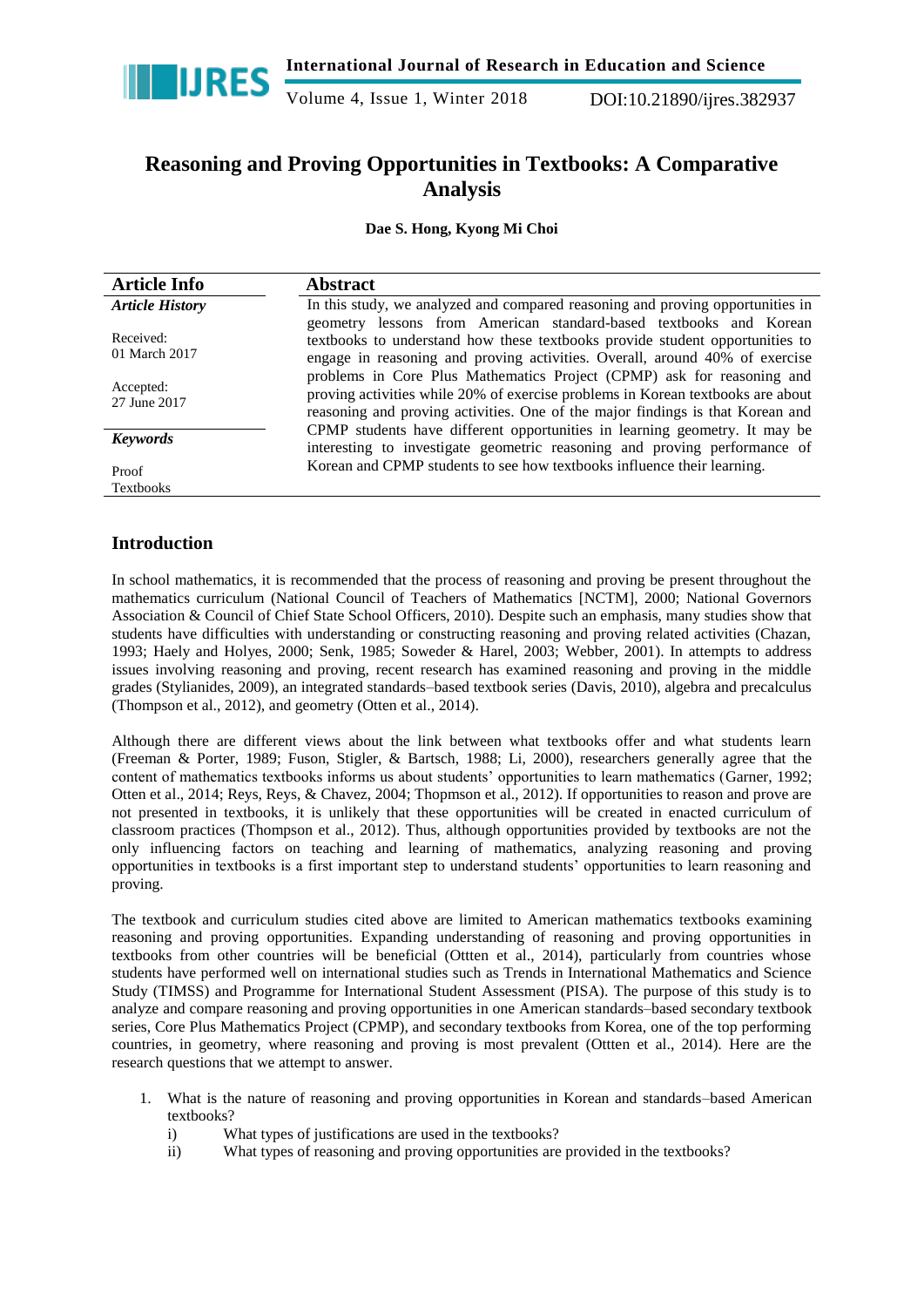2. What similarities and differences are observed in reasoning and proving opportunities in Korean and standards–based American secondary textbooks?

In an attempt to answer these research questions, we selected Core Plus Mathematics Project (CPMP) textbooks. The algebra sections of the CPMP textbooks were examined by Thompson et al. (2012). Geometry sections in Connected Mathematics, another standards–based textbook series, were examined and analyzed previously (Stylianides, 2009). Thus, it would be meaningful to examine geometry sections of CPMP, an exemplary mathematics program. Once CPMP was selected, we found Korean textbooks that include compatible topics of geometry: Middle School Mathematics I, II and III<sup>\*</sup>.

## **Related Literature**

### **Teaching and Learning of Reasoning and Proving**

Many studies show students' difficulties in writing proofs (Harel & Sowder, 2007; Senk, 1985; Webber 2001). One well–known finding is that students use inductive argument and that empirical evidence is sufficient enough to prove instead of using a deductive proof (Chazan, 1993; Harel & Sowder, 2007). Other studies report similar results, where the majority of students proved a statement by providing a specific example, and only a few students tried to prove general arguments; however, they did not utilize deductive proof schemes (Knuth, Slaughter, Choppin & Sutherland, 2002; Thompson, 1991). According to Fischbein (1982) and Haely and Holyes (2000), students are convinced by empirical evidence but not convinced by deductive form of arguments. More specifically, Haely and Holyes (2000) found that even some able students feel that proof has to have certain features that are provided by the teacher (authority), and students have little feel for purposes for proofs. Moreover, only a few students thought that one counterexample is sufficient to disprove a conjecture (Galbraith, 1981) and that a proof verified a particular case (Vinner, 1983).

Fujita and Jones (2003) reported that students do not realize why proofs are needed even when they are able to write proofs. Since constructing proof is not easy, students may leave some responses with empirical or inductive arguments (Otten et al., 2014). This situation does not improve at the college level. Many college students also consider inductive arguments to be mathematical proofs or they do not differentiate deductive and inductive proofs (Martin & Harel, 1989; Morris, 2002). These findings across secondary and post-secondary school levels and across countries can be serious stumbling blocks for students to accurately understand proofs. With this evidence, it is important to pay systematic attention to reasoning and proving opportunities provided by textbooks, which partially explain students' reasoning and proving experiences in mathematics classes.

### **Textbook Studies on Reasoning and Proving**

 $\overline{a}$ 

Several studies have examined reasoning and proving opportunities in various textbooks (Davis, 2010; Fujita & Jones, 2013; Otten et al., 2014; Stylianides, 2009; Thompson et al., 2012). Stylianides (2009) found in his analysis of the Connected Mathematics series that about 40% of tasks are related to reasoning and proving and rationale. Providing Non–Proof Argument was the most frequent type of reasoning and proving task. Otten and his colleagues (2014) discovered that geometry sections include a substantially high portion of reasoning and proving tasks compared to other mathematical areas. In addition, while there are more general statements in textbook narratives, there are more reasoning and proving exercises about particular statements than general statements, which, they claimed, could cause students' difficulties in constructing proofs.

There are varying results in the analysis of Algebra and Precalculus textbooks. There are more general statements in Algebra I textbooks, but there are more general argument problems than specific cases in Algebra II and precalculus textbooks (Thompson et al., 2012). Thompson et al. (2012) found that less than 6% of the exercises are about proof–related reasoning. Also, standards–based textbooks offer more reasoning and proving opportunities, which was also confirmed by Davis (2012). Fujita and Jones (2013) examined Japanese geometry textbooks on reasoning and proving opportunities and showed that a larger portion of exercises, compared to American textbooks, are devoted to reasoning and proving. However, this finding may be skewed because their study analyzed chapters that explicitly address proofs, triangle congruence, and parallelogram as argued by Cai

<sup>\*</sup> Korean high school geometry topics are three dimensional coordinates and figures and vectors. Some of these topics are included in Core Plus Mathematics Course 4. These topics were not considered in previous studies (Davis, 2010; Otten et al., 2014) so we did not consider them in this study either.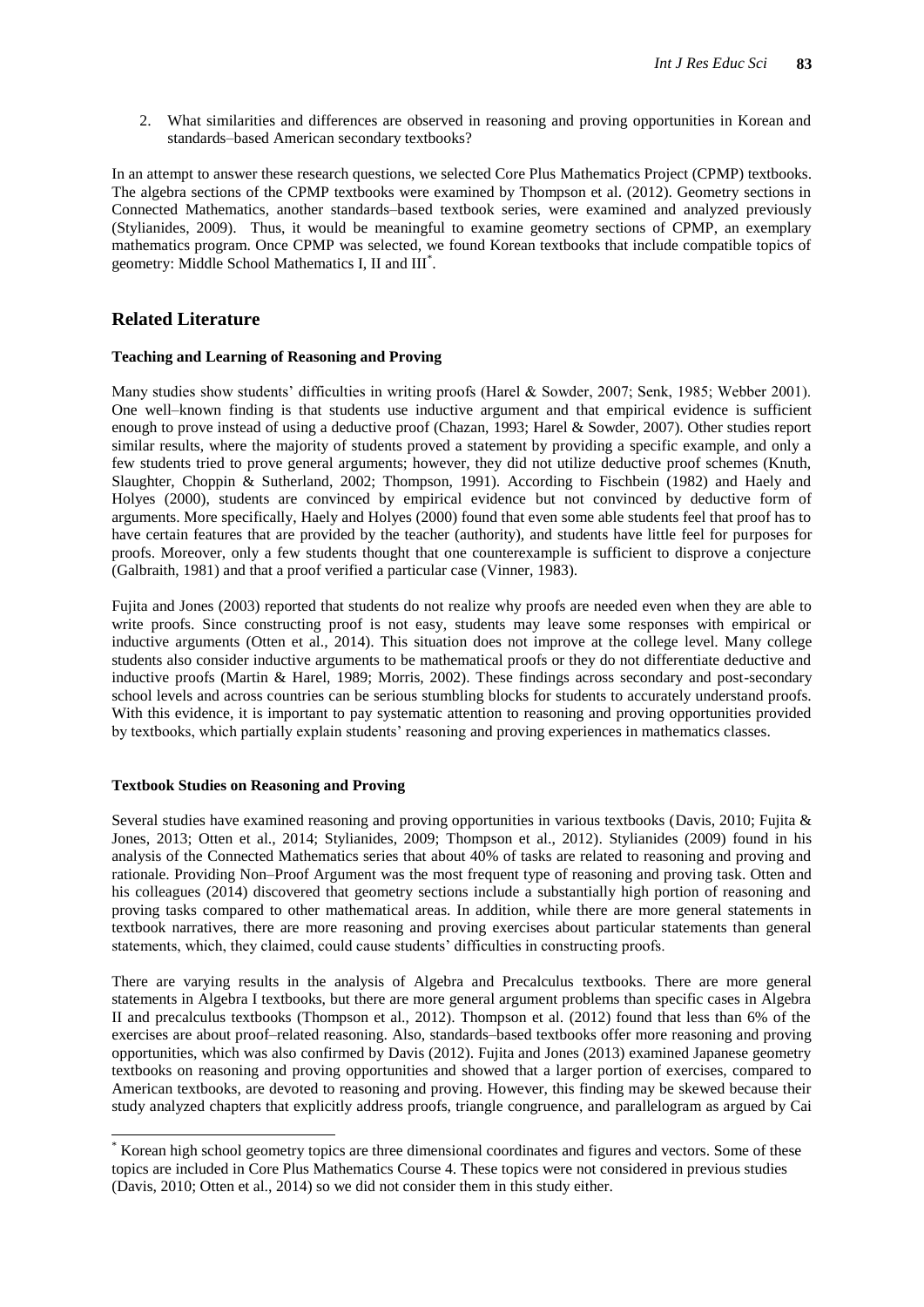& Cirillo (2013). Overall, researchers agree that students should be exposed to various types of reasoning and proving tasks and activities (Davis, 2010; Stylianides, 2009). These results are the foundation to the current study to determine the different reasoning and proving opportunities CPMP and Korean textbooks offer to students.

### **Textbook Comparison Studies**

Textbook comparison studies have revealed contrasting results. Some demonstrate that in both elementary and secondary mathematics textbooks, textbooks from Asian countries contain more challenging problems, while American standards–based (e.g., *Everyday Mathematics*) and traditional textbooks contain more single–step problems (Fan & Zhu, 2007; Li, 2000; Son & Senk 2010). However, other studies detected that standards–based textbooks include more problems with higher level cognitive demands than traditional American textbooks and Korean secondary textbooks (Cai et al., 2010; Hong & Choi, 2014). Results also differ by response types of problems. Son and Senk (2010) found that Korean textbooks contain more problems requiring explanation while Li (2000) and Hong and Choi (2014) revealed that American textbooks contain more problems requiring explanation. Charalambous and his colleagues (2010) found that Taiwanese textbooks include more challenging problems and problems requiring explanations compared to textbooks from Cyprus and Ireland. Thompson et al. (2012) discovered that most problems in CPMP are related to proofs. Hong and Choi (2014) also revealed that CPMP contains more problems that require explanation and reasoning. One common finding in these studies is that CPMP contains more reasoning and proving problems than other American textbooks and Korean textbooks (Davis, 2012; Hong & Choi, 2014; Thompson et al., 2012). In all, textbook studies present different results.

## **Methodology**

#### **Data**

Geometry lessons in five textbooks, two standards–based American textbooks and three Korean secondary textbooks, were analyzed for reasoning and proving opportunities. Table 1 displays the total number of lessons and number of exercise problems that were analyzed. CPMP is a popular standards–based textbook in America. It was named an exemplary program by the U.S. Department of Education and is currently used by more than 500 schools. Geometry lessons were found in CPMP Course 1 and 3. The chapter titles are Pattern in Shapes (Course 1), Reasoning and Proof, and Similarity and Congruence (Course 3). Korea has a centralized educational system. The Korean government oversees the textbook publishing process so the content of textbooks are almost identical. In Korean textbooks, compatible geometry lessons to the selected CPMP topics were found in Middle School Mathematics I, II, and III from Dusan Publishing. The chapter titles are Basics in Polygon and Two and Three Dimensional Figures (Mathematics I), Properties of Polygon and Similarity of Polygon (Mathematics II) and Pythagorean Theorem (Mathematics III).

| se and Textbooks' | Number of Lessons Number of Exerc                               |  |
|-------------------|-----------------------------------------------------------------|--|
|                   | Table 1. Textbooks and number of selected lessons and exercises |  |

| <b>Course and Textbooks</b>   | <b>Number of Lessons</b> | <b>Number of Exercises</b> |
|-------------------------------|--------------------------|----------------------------|
| Core Plus 1                   |                          | 356                        |
| Core Plus 3                   | 10                       | 584                        |
| Middle School Mathematics I   |                          | 283                        |
| Middle School Mathematics II  | 10                       | 311                        |
| Middle School Mathematics III |                          | 164                        |
| <b>Total</b>                  | 39                       | 1698                       |

### **Analytical Framework**

When textbooks are analyzed both exposition (the paragraphs, text boxes that contain definition formulas and theorems and worked examples in each lesson) and exercise problems (mathematical items that students are expected to solve) should be examined because teachers can use exposition to introduce mathematics content and students can have opportunities to engage in mathematical tasks (Li, 2000; Otten et al., 2014). Few studies have shown the framework to analyze reasoning and proving opportunities in textbooks (Davis, 2012; Otten et al., 2014; Stylianides, 2009; Thompson et al., 2012). Otten and his colleagues adopted Thompson et al.'s framework but added a few more codes for geometry content. Since our study attempts to analyze reasoning and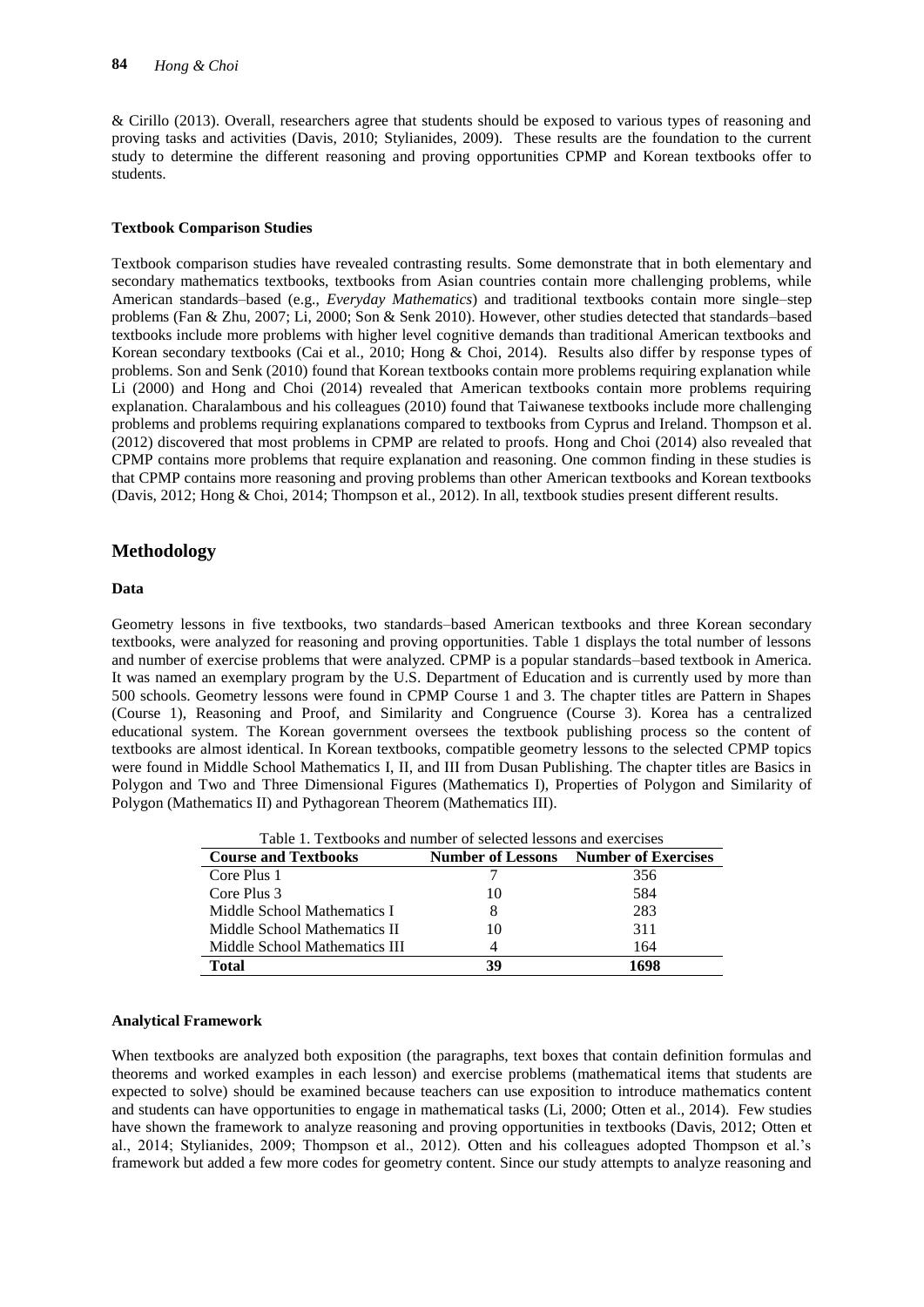| Table 2. Analytic framework |                         |                          |  |
|-----------------------------|-------------------------|--------------------------|--|
|                             | Exposition              | Exercise                 |  |
|                             | Particular              | Particular               |  |
| <b>Statement Type</b>       | General                 | General                  |  |
|                             | General with particular | General with particular  |  |
|                             | instantiation provided  | instantiation provided   |  |
|                             |                         | Make a conjecture        |  |
| <b>Expected Activity</b>    |                         | Investigate Conjecture   |  |
|                             |                         | <b>Evaluate Argument</b> |  |
|                             |                         | Construct a proof        |  |
|                             |                         | Fill in the blanks       |  |
|                             |                         | Find a counterexample    |  |
| <b>Justification Types</b>  | Deductive               |                          |  |
|                             | Empirical               |                          |  |
|                             | No Justification        |                          |  |

proving opportunities of geometry content, we adopted the framework used by Otten et al. (2014). Table 2 features the analytic framework used in this study.

#### **Analysis of Mathematical Statements**

#### *Mathematical Statements by their Characteristics*

Based on findings on students' reasoning and proving ability, it is important to know what opportunities are provided for students to reason and prove both inductive and deductive arguments. Both Thompson et al. (2012) and Otten et al. (2014) categorized mathematical statements to general and specific or particular cases. Otten et al. added one more category, *particular instantiation provided*. Since in geometry, a particular diagram is often used to satisfy the hypothesis stated in the statement (Otten et al., 2014), we felt that this code was appropriate in our analysis. Two examples in Table 2 prove two general statements about isosceles triangle and exterior angle of a triangle with particular cases. We also believe that providing these different statements are important for students, so these three categories were used to code mathematical statements in the textbooks analyzed. Other samples for each code are provided in Table 3.

Table 3. Mathematical characteristics codes with sample statements

| Code                                           | Description                                                                                                                                         | <b>Exposition Examples</b>                                                                                                                       | <b>Exercise Examples</b>                                                                                                                                                                              |
|------------------------------------------------|-----------------------------------------------------------------------------------------------------------------------------------------------------|--------------------------------------------------------------------------------------------------------------------------------------------------|-------------------------------------------------------------------------------------------------------------------------------------------------------------------------------------------------------|
| General                                        | A<br>statement<br>concerns<br>entire class of<br>mathematical<br>situations<br>$\alpha$<br>objects                                                  | definition<br>Recall<br>that<br>by<br>a<br>parallelogram, opposite sides are<br>congruent (Hirsch, Fey, Hart,<br>Schoen & Watkins, 2007, p. 375) | Prove an argument to justify<br>the<br>diagonal<br>A<br>statement.<br>of<br><sub>a</sub><br>parallelogram divides the parallelogram<br>into two congruent triangles. (Hirsch et<br>al., 2007, p. 375) |
| Particular                                     | A<br>statement<br>that concerns<br>specific<br>a<br>mathematical<br>object<br><b>or</b><br>situation                                                | When triangles ABC and DEF are<br>similar, $m\angle C = 40^\circ$ .<br>4cm<br>9cm<br>(Woo et al., 2009 b, p. 291)                                | Find similar triangles and state the<br>reason why.<br>(1)<br>(2)<br>А<br>.8cm<br>$-9cm$<br>$-12cm$<br>6cm<br>(Woo et al., 2009 b, p. 296)                                                            |
| General<br>with<br>particular<br>instantiation | statement<br>A<br>that concerns<br>entire class of<br>mathematical<br>objects but a<br>specific case<br>of the objects<br>has<br>been<br>indicated. | Properties of an isosceles triangle:<br>Base angles of an isosceles triangles<br>are congruent.                                                  | C<br>Recall that an exterior angle of a<br>triangle is formed when one side of the<br>triangle is extended as shown above.<br>$\angle A$ and $\angle B$ are called remote interior                    |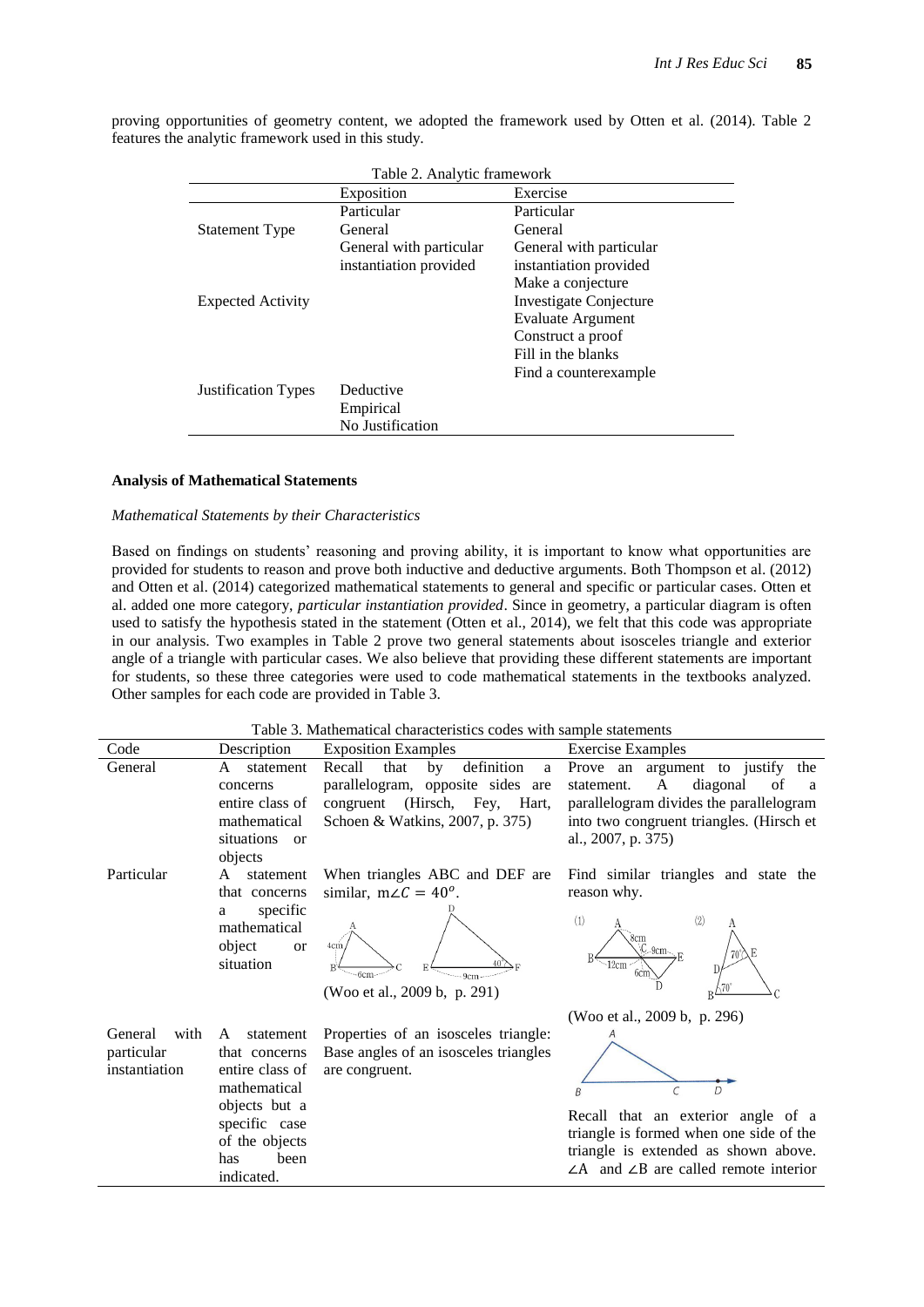

*Mathematical Statements by Justifications*

Mathematical statements can be justified inductively and deductively (Otten et al., 2014). Thus, two codes that Otten et al. (2014) used in their study were also employed in this study. These codes are defined as follows: • *Deductive justification*—the textbook provides a logical argument building on definitions, postulates, or

previously established results to support or prove a mathematical claim.

• *Empirical justification*—the textbook provides a confirming example to a mathematical claim or infers the truth of the claim from a subset of the relevant cases (Otten et al., 2014, p. 62).

Samples for each category are seen in Table 4. Other statements are *Justification is left for students* or *No justification*. Among these two, we did not find *Justification is left for students* after the initial pilot analysis, so only *No Justification* was included in our analysis.

| Table 4. Mathematical justification codes with sample statements |
|------------------------------------------------------------------|
|                                                                  |

|                              | Deductive Justifications |   | <b>Empirical Justifications</b> |
|------------------------------|--------------------------|---|---------------------------------|
| General Statement            |                          |   | Draw isosceles triangles        |
| In an isosceles triangle, an |                          |   | and their angle bisectors       |
| angle bisector drawn to the  |                          |   | and measure base and            |
| base is the perpendicular    |                          |   | angles to confirm.              |
| bisector of the base (Woo et |                          |   |                                 |
| al., 2009 b, p. 239)         | $\cdots$                 | . |                                 |

 $\triangle$ ABC is an isosceles triangle with  $\overline{AB} \cong \overline{AC}$ .  $\overline{AD}$ is the angle bisector of  $\angle A$ .  $\overline{AD}$  is the perpendicular bisector of  $\overline{BC}$ . Explain

In triangles  $\triangle ABD$  and  $\triangle ADC$ ,  $\overline{AB} \cong \overline{AC}$  and  $\overline{AD}$  is shared by both triangles.  $\angle$ BAD  $\cong$   $\angle$ CDA because  $\overline{AD}$  is the angle bisector.  $\triangle ABD \cong \triangle ACD$  by SAS  $\cong$ SAS. Because of congruent triangles,  $\overline{BD} \cong \overline{CD}$  and  $\angle ADB \cong \angle ADC$ . Since  $\angle ADB + \angle ADC = 180^\circ$ ,  $m\angle ADB = 90^\circ$ . Thus,  $\overline{AD}$  is perpendicular bisector (Woo et al., 2009 b, 239)

Particular Statement *If lines n and k intersect at* 

*the point shown, then*   $m\angle 1 = m\angle 3$ . (Fey, Hirsch, Hart, Schoen & Watkins,



2009, p. 31). Since lines n and k intersect,  $\angle$ 1 and  $\angle$ 2 are a linear pair. So m $\angle$ 1 + m $\angle$ 2 =  $180^{0}$ .

Draw intersecting lines and measure angles 1 and 3 with a protractor to see they have the same measure.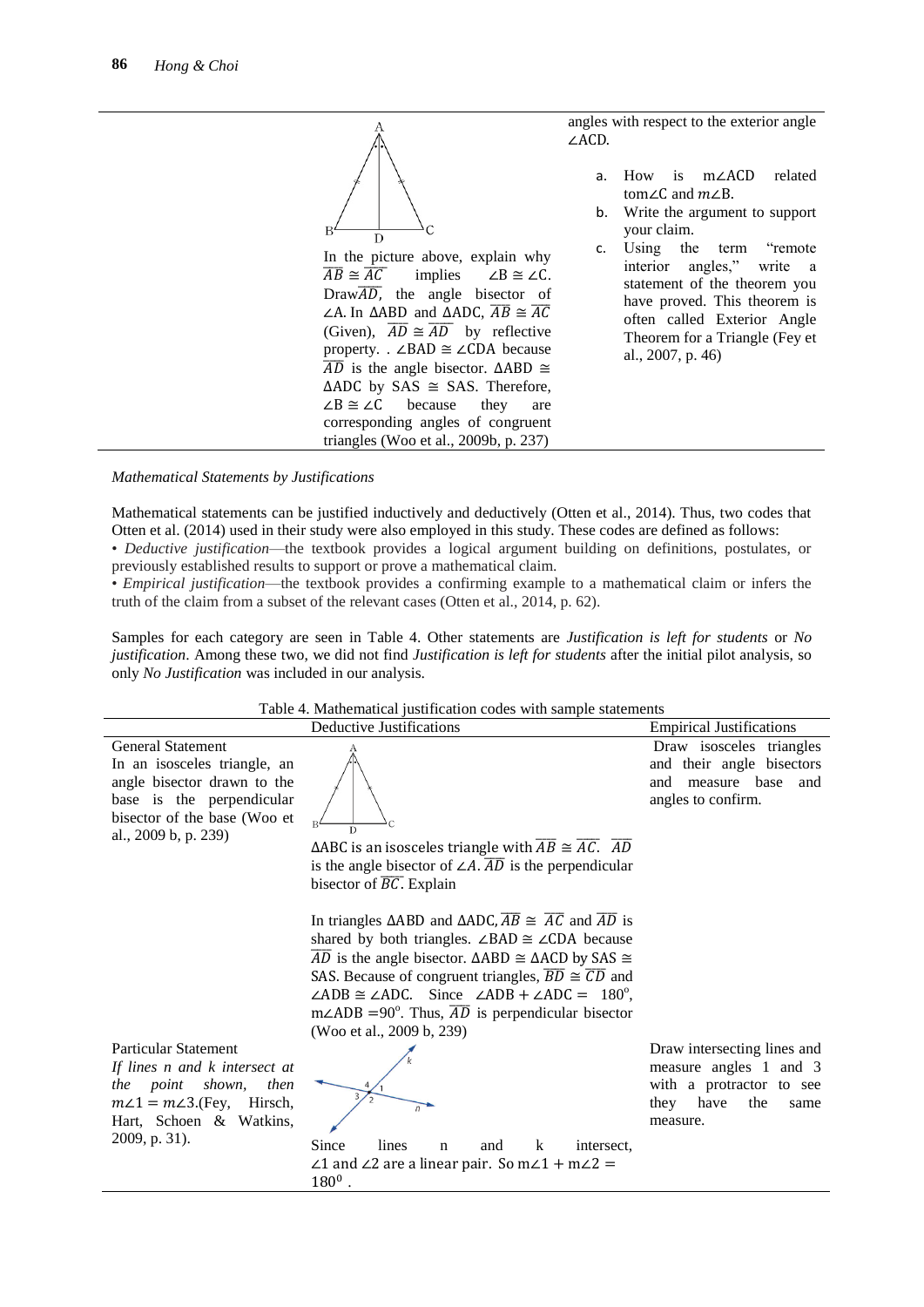### **Analysis of Exercises**

The following codes for exercise problems were adopted from Thompson et al. (2012).

- *Make a conjecture*—students are asked to formulate a mathematical claim or modify a false conjecture into one that the student believes is true. If students are also asked to support the resulting claim, an additional code or codes captures this supporting activity.
- *Investigate a conjecture*—students are asked to determine the truth-value of a given conjecture or to determine the truth-value of something they just conjectured themselves.
- *Evaluate an argument* —an argument or proof is presented and students are asked to determine whether it is valid or to find the error(s) and correct them.
- *Find a counterexample to a mathematical claim*—students are asked to supply a counterexample that disproves a given mathematical claim (Otten et al., 2014, p. 62)

These codes and examples are illustrated in Table 5. Otten et al. (2014) added three more codes, *Fill in the blanks of a conjecture*, *Outline,* and *Fill in the blanks of an argument or proof*. After our pilot analysis, we determined not to include *Outline* and *Past and Future* that were not found in the selected lessons. Instead, we found that problems related to conjectures and arguments can be more specified to the categories of *general* and *particular conjectures* and *arguments*. Since we are only able to examine potential opportunities for students when they solve these problems, "potential" justification types that each problem potentially provides were not considered in our analysis.

*Construct a proof* was also used by Otten et al. However, in our pilot analysis, we noticed that Korean textbooks do not contain any problems that specifically ask to "construct a proof." Instead, they use the word "explain" even if a deductive proof is provided (see Figure 1). Problems like these are also found in the exercise section. For these problems, although we can assume that students can provide deductive proofs, we decided not to code these items as *construct a proof* because we were not considering potential justification. Instead, we coded these items as *evaluate an argument* because we felt that the definition of the code (an argument or proof is presented and students are asked to determine whether it is valid) provided by Otten et al. was appropriate.

| $\overline{AB} = \overline{AC}$ 인 이동변삼각형 ABC에서 $\angle$ A의 이동분선과 밑변 BC의 교점을 D라고 할 때, $\overline{AD}$ 는<br>8월 저희<br>BC를 수직이등분한다. 그 이유를 설명하여라.                                                                                      |
|-----------------------------------------------------------------------------------------------------------------------------------------------------------------------------------------------------------------------------------|
| <b>FOI</b> △ABD와 △ACD에서<br>$\overline{AB} = \overline{AC}$<br>$\cdots$ (1)<br>AD는 공통인 변<br>$\cdots$ (2)<br>$\angle$ BAD= $\angle$ CAD<br>$\cdots$ (3)<br>10, 20, 3에서 두 변의 길이가 각각 서로 같고, 그 끼인각의 크기가<br>서로 같으므로 △ABD = △ACD이다.<br>D |
| 따라서 BD=CD<br>$\cdots$ (4)<br>이때 ZADB=ZADC이고 ZADB+ZADC=180°이므로 ZADB=90°<br>따라서 AD LBC<br>$\cdots$ (5)<br>즉, 4, 5에 의하여 AD는 BC를 수직이등분한다.                                                                                             |
| 위의 내용을 정리하면 다음과 같다.                                                                                                                                                                                                               |
| 이등변삼각형의 성질(2)<br>이등변삼각형의 꼭지각의 이등분선은 밑변을 수직이등분한다.                                                                                                                                                                                  |
|                                                                                                                                                                                                                                   |

Translation: In an isosceles triangle with  $\overline{AB} = \overline{AC}$ , AD bisects  $\angle A$ . Explain why  $\overline{AD}$  is perpendicular bisector of  $\overline{BC}$ .

A property of an isosceles triangle: The angle bisector from the vertex angle to the base of an isosceles triangle is perpendicular bisector of the base.

(Woo et al., 2009 b, p. 239)

Figure 1. Deductive proof of an isosceles triangle theorem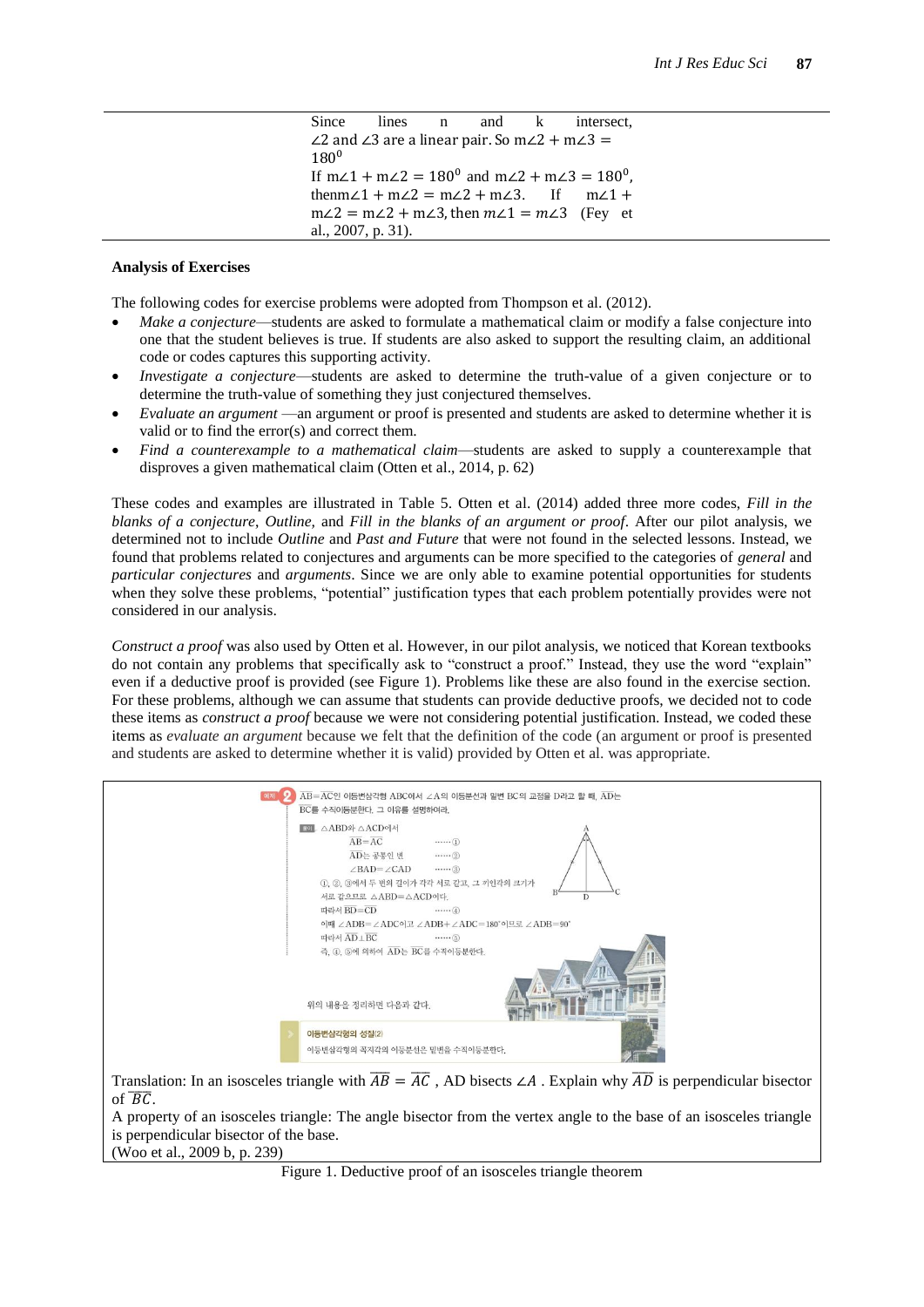

#### **Analytic Procedures and Reliability of Coding**

In all, we analyzed and coded 161 pages, 74 statements, and 940 exercise problems from the CPMP textbooks and 211 pages, 180 statements, and 758 exercise problems from te Korean textbooks. For textbook exposition, we included theorems, postulates, properties, and other claims of geometric statements. Similar to Otten et al. (2014), worked examples are included as exposition. Each statement was coded for their statement type and justification type. If several sentences represent one geometric statement, we considered those as one statement.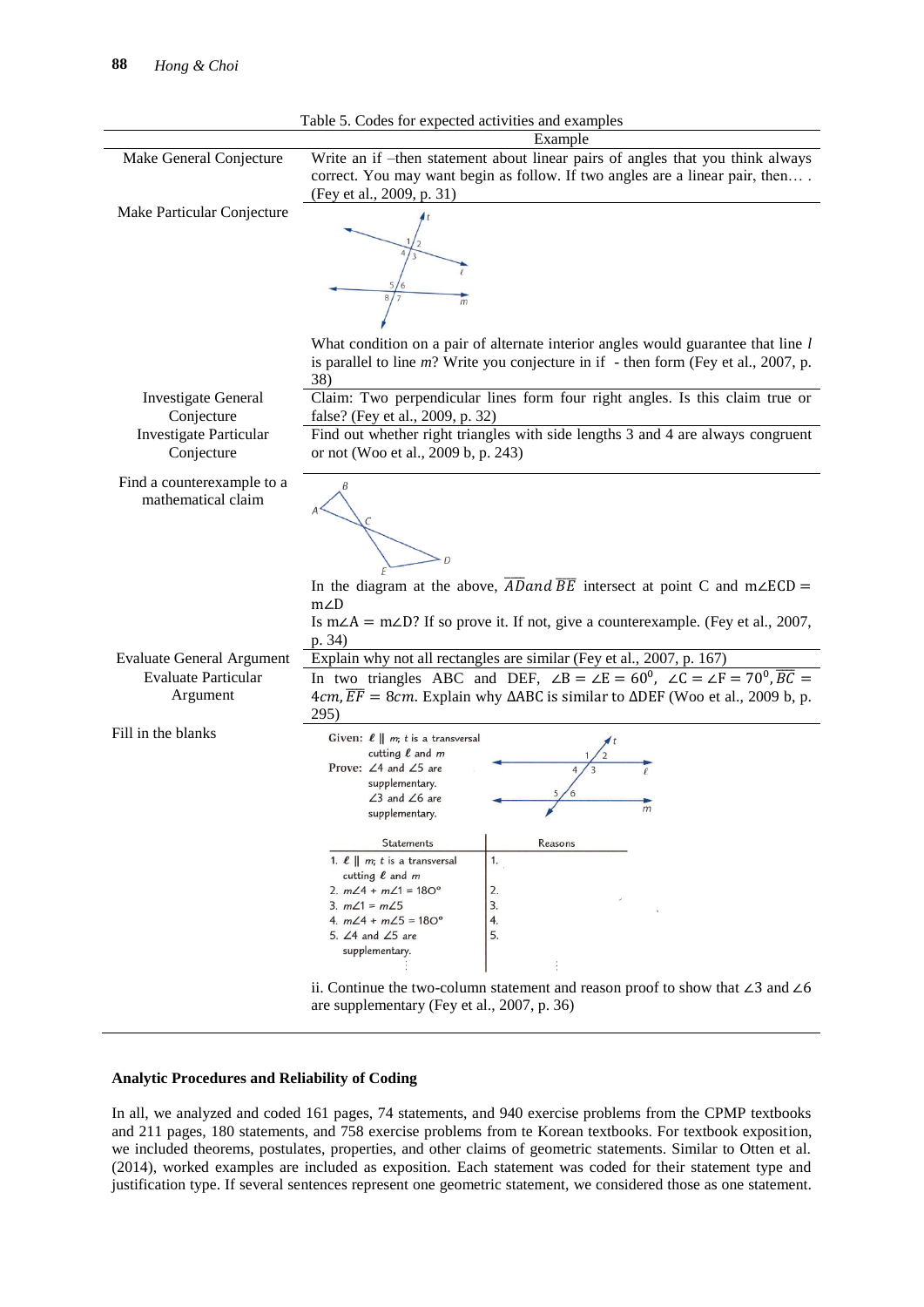Exercise problems in these textbooks were also coded similarly based on statement type and expected activities. Similar to Otten et al., we excluded items related to finding missing angles and lengths even if we thought that reasoning might be required to solve the problem correctly. In Figure 2, for example, students may need to rotate the second quadrilateral to find the scale factor. We thought this process could be "Evaluating Particular Argument;" however, it is also possible that some students may be able to solve this without rotating the second figure, so we only looked at what is required in the problem, finding missing length and angle.



We first conducted a pilot coding to determine whether existing coding schemes are appropriate (e.g. Thompson et al., 2012; Otten et al., 2014). After pilot coding, we refined the codes for exercise problems as described earlier: adding *general* and *particular conjectures* and *arguments* and deleting *Justification is left for students, Outline,* and *Past and Future*. For coding reliability, the two authors, fluent in both English and Korean, independently coded each problem in the textbooks. Next, a third rater, a doctoral student in mathematics education, randomly chose one textbook from each country and independently coded each problem. When the two authors disagreed, items were coded based on majority rule using the third rater's codes. There were no items in which all three raters disagreed. The percent agreement of the two raters was between 86% and 92%.

## **Results**

In this section, we present the results of our analysis and compare them to those of previous studies. The findings from textbook exposition and textbook exercise follow.

#### **Reasoning and Proving Opportunities in the Exposition**

Statements in textbook exposition provide students with opportunities to read and reflect on mathematical arguments rather than opportunities to prove or evaluate any statements directly (Thompson et al., 2012). These statements can be the basis that students use when they are working on proving and reasoning exercise problems. Table 6 shows the percent distribution of reasoning and proving statements from each textbook.

| Table 6. Percent distribution of reasoning and proving statements in textbook exposition |                              |                        |                         |  |
|------------------------------------------------------------------------------------------|------------------------------|------------------------|-------------------------|--|
|                                                                                          | No. of Reasoning and Proving |                        |                         |  |
|                                                                                          | No. of Lessons               | Statements and percent | Total No. of Statements |  |
| Core Plus 1                                                                              |                              | $8(24.2\%)$            | 33                      |  |
| Core Plus 3                                                                              | 10                           | 20(47.6%)              | 42                      |  |
| Total                                                                                    |                              | 28(37.3%)              | 75                      |  |
| Middle School Math I                                                                     | 8                            | $27(34.1\%)$           | 79                      |  |
| Middle school Math II                                                                    | 10                           | 47(61.3%)              |                         |  |
| Middle School Math III                                                                   |                              | $12(50\%)$             | 24                      |  |
| Total                                                                                    |                              | 86 (47.8%)             | 180                     |  |

We can note several things from this table. Korean textbooks include more reasoning and proving related statements per lesson in exposition: 3.59 in Korean textbooks versus 1.64 in CPMP. This is because the way CPMP is designed, by letting students work on and engage with various mathematics tasks rather than providing worked examples and explanations. In CPMP, instead of providing proofs for different statements and theorems, students conjecture and prove those statements and theorems, which was also found in previous studies that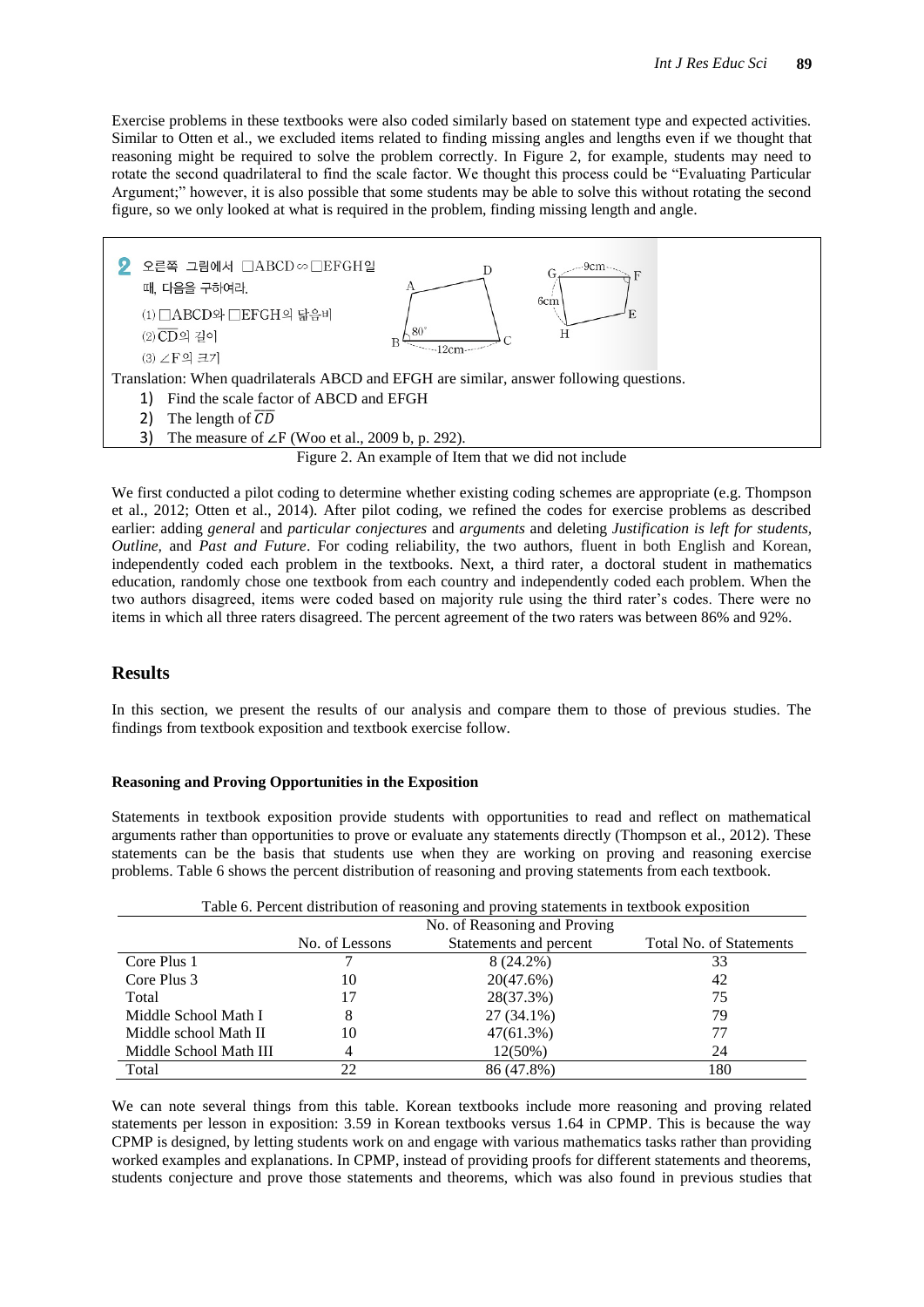compared other mathematical topics in CPMP (Davis, 2012; Thompson et al., 2012). On the other hand, Korean textbooks prove statements and theorems when they are introduced in textbooks. The number of reasoning and proving statements increased in CPMP 3 and Middle School Mathematics II. These two textbooks include topics of congruent and similar triangles and properties of quadrilaterals. These topics often require proofs to verify theorems and statements, which is why there are more reasoning and proving statements in these textbooks.

#### **Types of Statements in Exposition**

Table 7 shows types of reasoning and proving statements in exposition. General statements are more prevalent in both CPMP and Korean textbooks. This finding coincides with previous studies (Otten et al., 2014; Thompson et al., 2012), where 75% and 71% of Reasoning and Proving statements in CPMP and Korean textbooks, respectively, are about general case, very similar to what Otten et al. found. A notable difference between CPMP and Korean textbooks is the number of general statements with particular instantiation in Korean textbooks compared to CPMP. Korean textbooks provide proofs in exposition sections to demonstrate how general statements can be proved (Figure 1) while CPMP devotes proof related problems in exercise sections. This finding indicates that Korean students have opportunities to read and become familiar with proofs provided by textbooks while CPMP students have opportunities to construct proofs themselves.

| Table 7. Percent distribution of types of reasoning and proving statements in textbook exposition |                                                                                      |              |                          |  |  |
|---------------------------------------------------------------------------------------------------|--------------------------------------------------------------------------------------|--------------|--------------------------|--|--|
|                                                                                                   | General Statements with<br><b>Particular Statements</b><br><b>General Statements</b> |              |                          |  |  |
|                                                                                                   |                                                                                      |              | Particular Instantiation |  |  |
| Core Plus 1                                                                                       | 5(62.5%)                                                                             | 3(37.5%)     | $0(0\%)$                 |  |  |
| Core Plus 3                                                                                       | $16(80\%)$                                                                           | 4(20%)       | $0(0\%)$                 |  |  |
| Total                                                                                             | 21 (75%)                                                                             | 7(25%)       | $0(0\%)$                 |  |  |
| Middle School Math I                                                                              | 10(37%)                                                                              | $8(29.6\%)$  | $9(33.3\%)$              |  |  |
| Middle School Math II                                                                             | 10(21.2%)                                                                            | 15 (31.9%)   | 22 (46.8%)               |  |  |
| Middle School Math III                                                                            | $1(8.3\%)$                                                                           | $2(16.7\%)$  | 9(75%)                   |  |  |
| Total                                                                                             | 21 (24.4%)                                                                           | $25(29.1\%)$ | 40 (46.5%)               |  |  |

### **Types of Justifications in Textbook Exposition**

Table 8 shows types of justification used in textbook exposition. The major difference between CPMP and Korean textbooks is the number of statements proved deductively in Korean textbooks. About 62% of reasoning and proving exercise problems are justified deductively. This is higher than any other American geometry textbook (Otten et al., 2014). Korean textbooks usually give statements and theorems and prove them deductively. Figure 1 shows the deductive proof of "The vertex angle bisector to the base of an isosceles triangle bisects the base." This gives students opportunities to become familiar with deductive proofs. We can see that more deductive proofs are included in Middle School Mathematics II because several topics (properties of triangles and quadrilaterals and similar triangles) are treated in Middle School Mathematics II and these topics often require proofs, which is why more deductive proofs are included in this textbook.

|                        | Twore of Ferrent distribution of types of justifications in textbook exposition |                                |               |  |  |
|------------------------|---------------------------------------------------------------------------------|--------------------------------|---------------|--|--|
|                        | Deductive Justification                                                         | <b>Empirical Justification</b> | Not Justified |  |  |
| Core Plus 1            | 2(25%)                                                                          | $1(12.5\%)$                    | 5(62.5%)      |  |  |
| Core Plus 3            | $2(10\%)$                                                                       | $0(0\%)$                       | 18 (90%)      |  |  |
| Total                  | $4(14.3\%)$                                                                     | $1(3.6\%)$                     | 23(82.1%)     |  |  |
| Middle School Math I   | 10(37%)                                                                         | 7(25.9%)                       | 10(37%)       |  |  |
| Middle School Math II  | 35 (74.5%)                                                                      | $2(4.3\%)$                     | $10(21.2\%)$  |  |  |
| Middle School Math III | 9(75%)                                                                          | 2(16.7%)                       | $1(8.3\%)$    |  |  |
| Total                  | 54 (62.7%)                                                                      | 11 (12.7%)                     | 22 (25.5%)    |  |  |

Table 8. Percent distribution of types of justifications in textbook exposition

On the other hand, only a limited amount of reasoning and proving statements are justified in CPMP. Again, one of the foci of CPMP is letting students work on various problems so instead of providing proofs in exposition, CPMP lets students conjecture and prove those conjectures. CPMP introduces deductive proofs; however, to allow student become familiar with how deductive proofs are completed, more deductive proofs in exposition may need to be included. Although reasoning and proving statements in exposition sections of CPMP are minimal, deductive proofs are more prevalent in both countries' textbooks, which does not coincide with Otten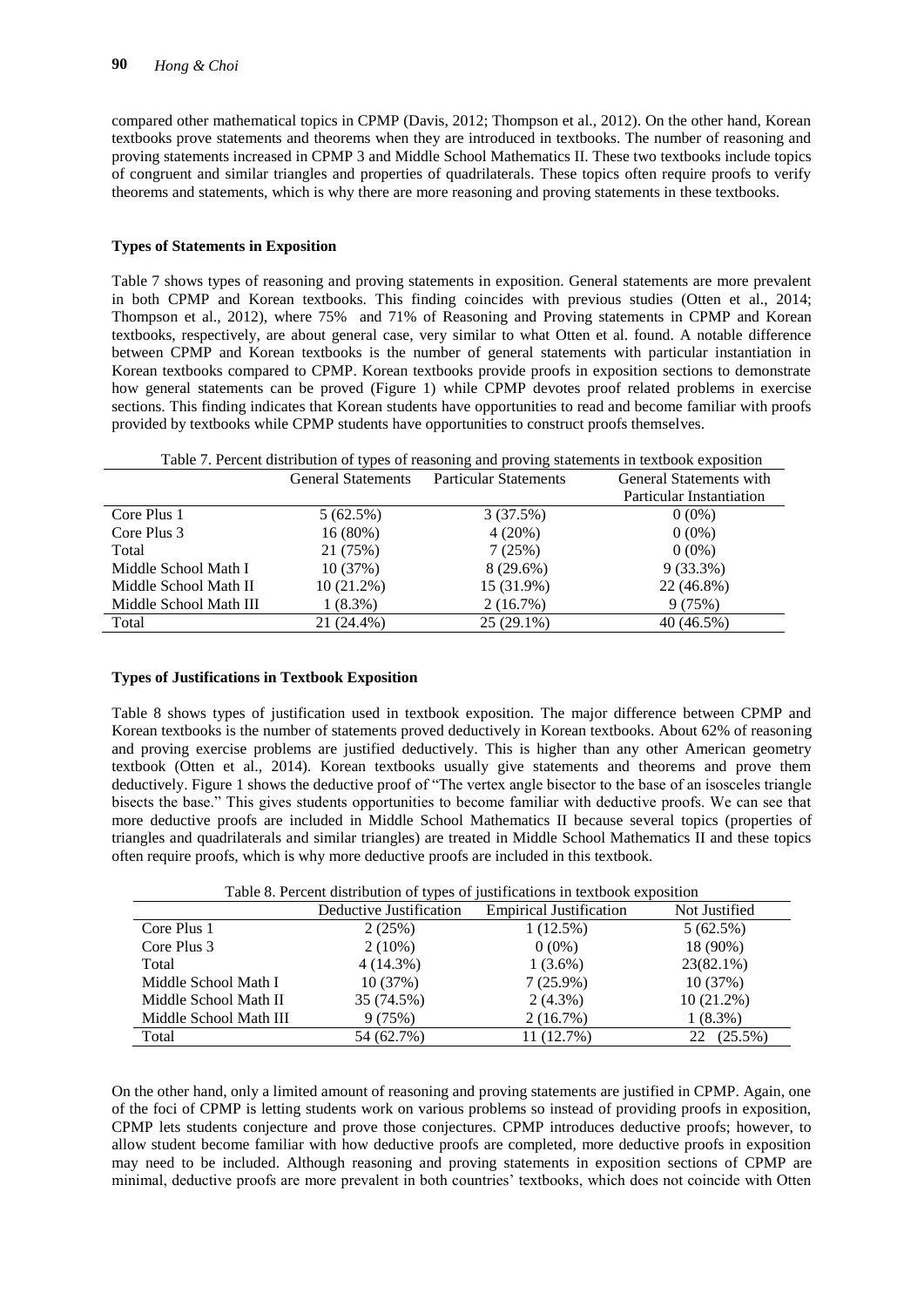et al., who found that deductive and empirical justifications were equally distributed. Around 82% of CPMP statements were not justified while 74% of reasoning and proving statements in Korean textbooks were justified. This finding shows different reasoning and proving opportunities provided by these textbooks. Korean students have opportunities to become familiar with reasoning and proving by reading textbook exposition while CPMP offers these opportunities in exercise problems.

#### **Reasoning and Proving Exercise in Textbooks**

The exercise problems in textbooks offer different potential opportunities, practicing and testing their understating of a lesson, to students compared to textbook exposition. Thus, students have opportunities to engage in various reasoning and proving related problems. Table 9 shows the percent distribution of reasoning and proving problems in textbooks. As previously mentioned, CPMP devotes a substantial portion of its textbooks to exercise problems so that students can explore various mathematical topics themselves. In contrast to exposition in these textbooks, CPMP includes many more problems related to reasoning and proving compared to Korean textbooks. CPMP includes 22.3 reasoning and proving problems per lesson while Korean textbooks include 7.54 reasoning and proving problems per lesson. Approximately 40% of exercise problems are related to reasoning and proving. This is higher than any other geometry and algebra textbooks seen in previous studies (Otten et al., 2014; Thompson et al., 2012). Again, CPMP Course 3 and Middle School Mathematics II include more reasoning and proving problems because these two textbooks include properties of triangles and quadrilaterals and congruent and similar triangles. This finding confirms what Cai and Cirillo (2013) found in Japanese geometry textbooks.

Table 9. Numbers and percent of reasoning and proving problems

|                        | No. of Lessons | No. of Reasoning and Proving | Total No. of |
|------------------------|----------------|------------------------------|--------------|
|                        |                | Problems and percent         | problems     |
| Core Plus 1            |                | 123 (34.6%)                  | 356          |
| Core Plus 3            | 10             | 256 (43.8%)                  | 584          |
| Total                  | 17             | 379 (40.4%)                  | 940          |
| Middle School Math I   |                | 36 (12.7%)                   | 283          |
| Middle school Math II  | 10             | 108 (34.7%)                  | 311          |
| Middle School Math III |                | 22 (13.4%)                   | 164          |
| Total                  | 22             | 166 (21.9%)                  | 758          |

#### **Type of Reasoning and Proving Problems in Textbooks**

Table 10 shows types of reasoning and proving exercise problems. Unlike exposition in textbooks, particular statements are more prevalent in textbook exercises, which was also found in previous studies (Otten et al., 2014; Otten, Males & Gilbertson, 2014). The percentages of particular statements are 71.8% for CPMP and 92.7% for Korean textbooks, which are higher than what was previously found by Otten et al. (2014). In Korean textbooks, the majority of general statements are already proved in exposition sections so in the exercise sections, only a limited number of problems about general statements are presented.

| Table 10. Numbers and percent of each type of statement |                   |                         |                                |  |
|---------------------------------------------------------|-------------------|-------------------------|--------------------------------|--|
|                                                         | No. of General    | Particular<br>of<br>No. | No. of General Statements with |  |
|                                                         | <b>Statements</b> | <b>Statements</b>       | Particular Instantiation       |  |
| Core Plus 1                                             | 27 (21.9%)        | 96 (78%)                | $0(0\%)$                       |  |
| Core Plus 3                                             | 45 (17.5%)        | 176 (69%)               | 35 (13.6%)                     |  |
| Total                                                   | 72 (18.9%)        | 272 (71.8%)             | 35 (9.23%)                     |  |
| Middle School Math I                                    | $7(19.4\%)$       | 29 (80.5%)              | $0(0\%)$                       |  |
| Middle School Math 11                                   | $5(4.6\%)$        | 103 (95.3%)             | $0(0\%)$                       |  |
| Middle School Math III                                  | $0(0\%)$          | 22 (100%)               | $0(0\%)$                       |  |
| Total                                                   | 12 (7.2%)         | 154 (92.7%)             | $0(0\%)$                       |  |

#### **Types of Reasoning and Proving Activities in Exercises**

Tables 11 and 12 show types of reasoning and proving activities in exercise problems. "Evaluate particular arguments" and "Construct a proof" are two of the most prevalent activities in CPMP while "Evaluate particular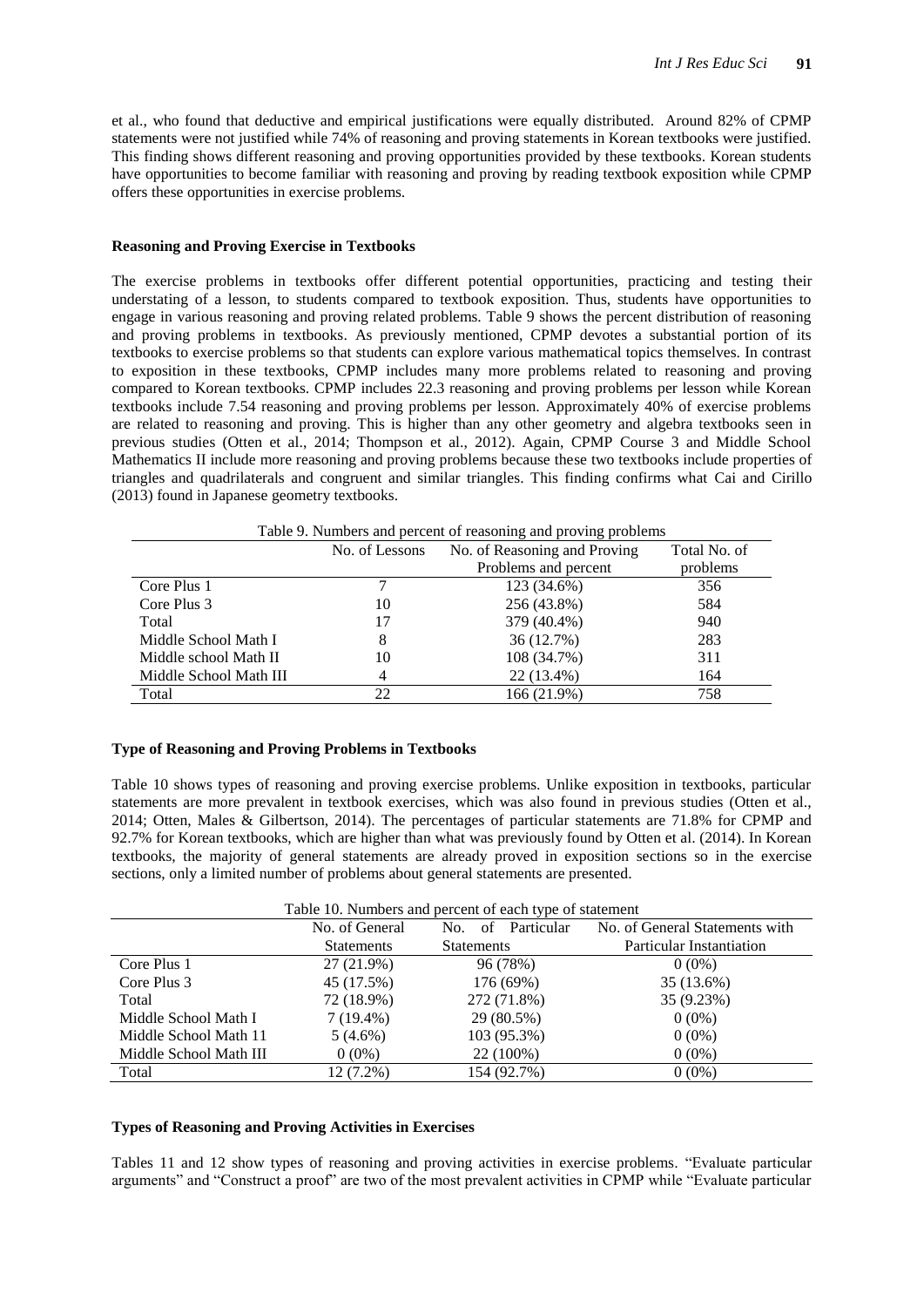arguments" is the predominant activity in Korean textbooks. One apparent difference between CPMP and Korean textbooks is the number of different activities that CPMP presents. Compared to Korean textbooks, CPMP includes various reasoning and proving activities. In addition to different types of activities, CPMP lets students make and investigate conjectures while Korean textbooks rarely allow this. The exercise problems in the Korean textbooks provide opportunities to investigate conjectures but opportunities to make conjectures are very rare. Figures 3 and 4 show different learning opportunities that CPMP and Korean textbooks offer on the same topic. Figure 3 shows one example from CPMP Course 3, showing that students are asked to make a conjecture about parallel lines and related angles and to prove their conjecture. In contrast to CPMP's approach, instead of giving students opportunities to conjecture and prove statements, the Korean textbook provides an empirical justification, measuring angles with protractor, in textbook exposition (Figure 4). In another textbook comparison study, it was also found that CPMP provides students with more reasoning and explanation problems than Korean textbooks (Hong & Choi, 2014) as well as other American textbooks (Thompson et al., 2012). It appears that this finding is one of the characteristics of CPMP textbooks.

Table 11. Numbers and percent of each type of justification in CPMP series

|                                       | Core Plus 1 | Core Plus 3 | Total       |
|---------------------------------------|-------------|-------------|-------------|
| Evaluate particular Argument          | 81          | 61          | 142 (37.4%) |
| <b>Evaluate General Argument</b>      | 16          | 14          | 30 (7.9%)   |
| Construct a Proof                     |             | 110         | 111 (29.2%) |
| Make Particular Conjecture            |             | 20          | 23 (6%)     |
| Make General Conjecture               |             | 4           | 6(1.6%)     |
| Find a Counterexample                 |             |             | $8(2.1\%)$  |
| Investigate Particular Conjecture     | 10          | 20          | 30 (7.9%)   |
| <b>Investigate General Conjecture</b> |             | 17          | 26 (6.7%)   |
| Fill in the blanks                    |             |             | 3(0.7%)     |



- a. What condition on a pair of alternate interior angles would guarantee that line *l* is parallel to line *m*? Write you conjecture in if - then form.
- d. Working with a classmate, write a proof for one of the statements in parts  $a c$  (Fey et al., 2007, p. 38) Figure 3. An example of CPMP that lets students make conjectures and prove statements



Figure 4. An example of empirical justification in Korean textbook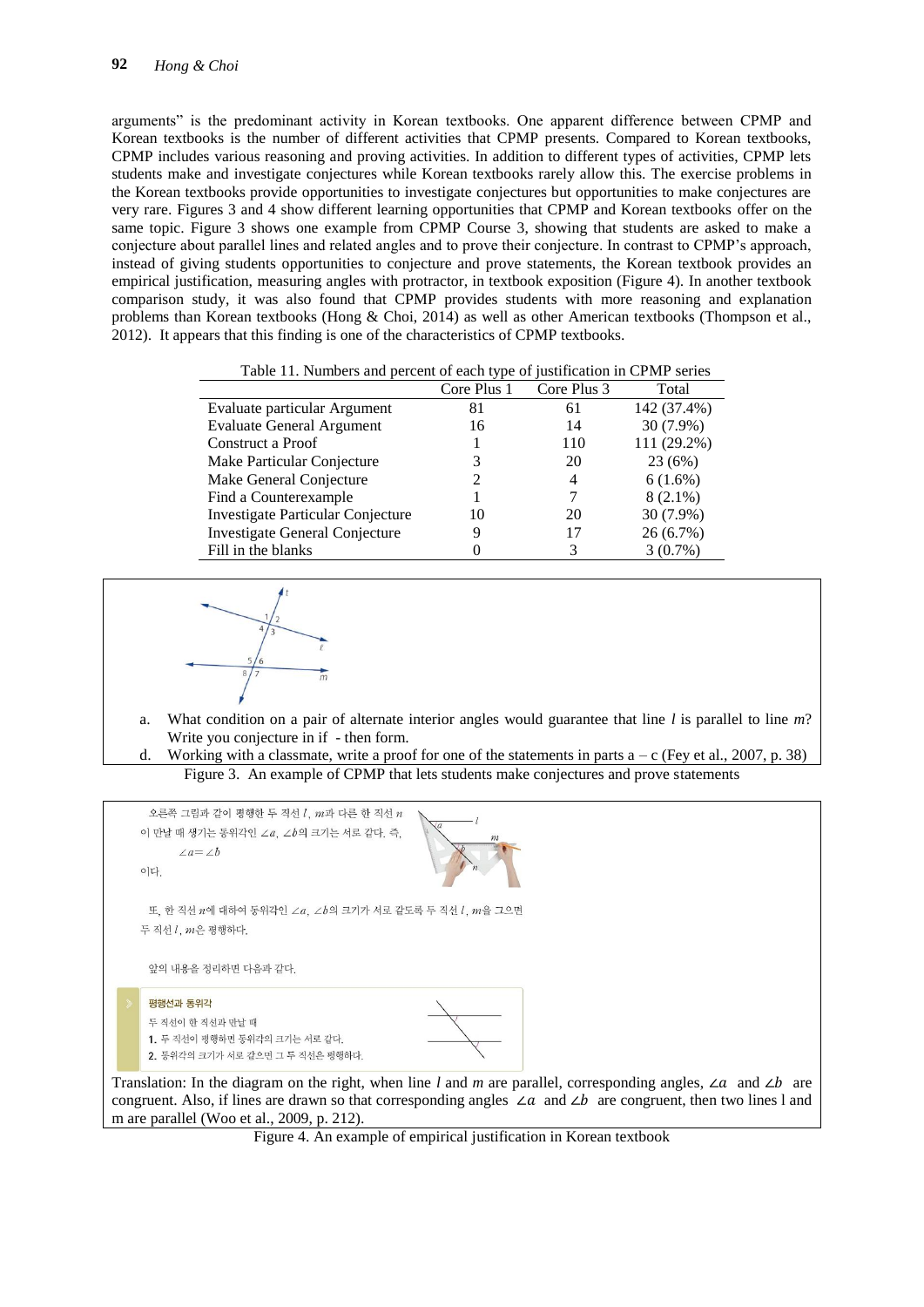Another finding that we notice from Table 11 is the number of "Constructing Proof" problems in Korean textbooks. It is very odd to find no exercise problems are related to proofs, especially in geometry. This is not because Korean textbooks do not have any proof problems but because Korean textbooks do not use word "prove." In Figure 1, although a property of an isosceles triangle is proved deductively, the wording in the textbook is "Explain the reason." In Figure 5, the problem asks to explain why two triangles,  $\Delta$ BCE and  $\Delta$ ACD, are congruent rather than "Prove that two triangles,  $\triangle$ BCE and  $\triangle$ ACD, are congruent." Problems like these are coded either as "Evaluate Particular Argument" or "Evaluate General Argument." Although it is plausible to assume that students are asked to present a "Deductive Proof," we can only code these as "Evaluate Argument" rather than "Construct a Proof."

| I able 12. I vullibels and percent of each type of justification in MISIM series |             |             |             |             |  |
|----------------------------------------------------------------------------------|-------------|-------------|-------------|-------------|--|
|                                                                                  | Middle      | Middle      | Middle      | Total       |  |
|                                                                                  | School Math | School Math | School Math |             |  |
|                                                                                  |             |             | Ш           |             |  |
| Evaluate particular Argument                                                     | 13          | 62          | 13          | 88 (53%)    |  |
| <b>Evaluate General Argument</b>                                                 |             |             |             | $12(7.2\%)$ |  |
| Construct a Proof                                                                |             |             |             | $0(0\%)$    |  |
| Make Particular Conjecture                                                       |             |             |             | $0(0\%)$    |  |
| Make General Conjecture                                                          |             |             |             | $2(1.2\%)$  |  |
| Find a Counterexample                                                            |             |             |             | $2(1.2\%)$  |  |
| Investigate Particular Conjecture                                                | 12          | 25          | h           | 37 (25.9%)  |  |
| Investigate General Conjecture                                                   |             |             |             | $0(0\%)$    |  |
| Fill in the Blanks                                                               |             | 16          |             | 19 (11.4%)  |  |
|                                                                                  |             |             |             |             |  |

## Table 12. Numbers and percent of each type of justification in MSM series

오른쪽 그림에서 △ABC와 △ECD는 각각 정삼각형이다. 이때

△BCE와 △ACD가 서로 합동임을 설명하여라.

Translation:  $\triangle$ ABC and  $\triangle$ ECD are equilateral triangles. Explain why  $\triangle$ BCE and  $\triangle$ ACD are congruent (Woo et al., 2009 b, p. 243).

 $\overline{R}$ 

Figure 5. An example of item that uses the word "explain" in Korean textbook

#### **What Exposition and Exercise Problems Offer in These Textbooks**

Analysis of textbook exposition and exercise problems shows that textbooks from two countries provide quite different reasoning and proving opportunities for students. CPMP lets students engage with various reasoning and proving activities by providing different exercise problems. On the other hand, Korean textbooks provide opportunities to read and become familiar with deductive proofs in their exposition. However, Korean textbooks provide only a few opportunities for students to make conjectures and prove statements themselves. In CPMP textbook exposition, general statements are more prevalent while particular statements are prevalent in both countries' textbook exercise problems. Senk (1985) found that students were more successful in proving particular statements. Although it has been almost 30 years since Senk published her work, particular statements are more prevalent in these textbooks, which may explain students' difficulty in proving general statements. Deductive proofs are prevalent in textbook exposition while possible justifications for exercise problems were not examined because with words such as "prove" or "explain" without referring to specific justification, it would be difficult to see what is expected from students.

## **Discussion and Conclusion**

This study analyzes and compares reasoning and proving opportunities in geometry lessons from American standard–based textbooks and Korean textbooks to understand reasoning and proving opportunities. Overall, around 40% of exercise problems in CPMP ask for reasoning and proving activities while 20% of exercise problems in Korean textbooks are about reasoning and proving activities. For CPMP, it is higher than what was previously found in geometry textbooks (Otten et al., 2014) as well as in other mathematics textbooks (Thompson et al., 2012). It is also higher than other lessons in CPMP (Thompson et al., 2012). Around 5% of problems in other geometry textbooks were about constructing a proof (Otten et al., 2014). CPMP also has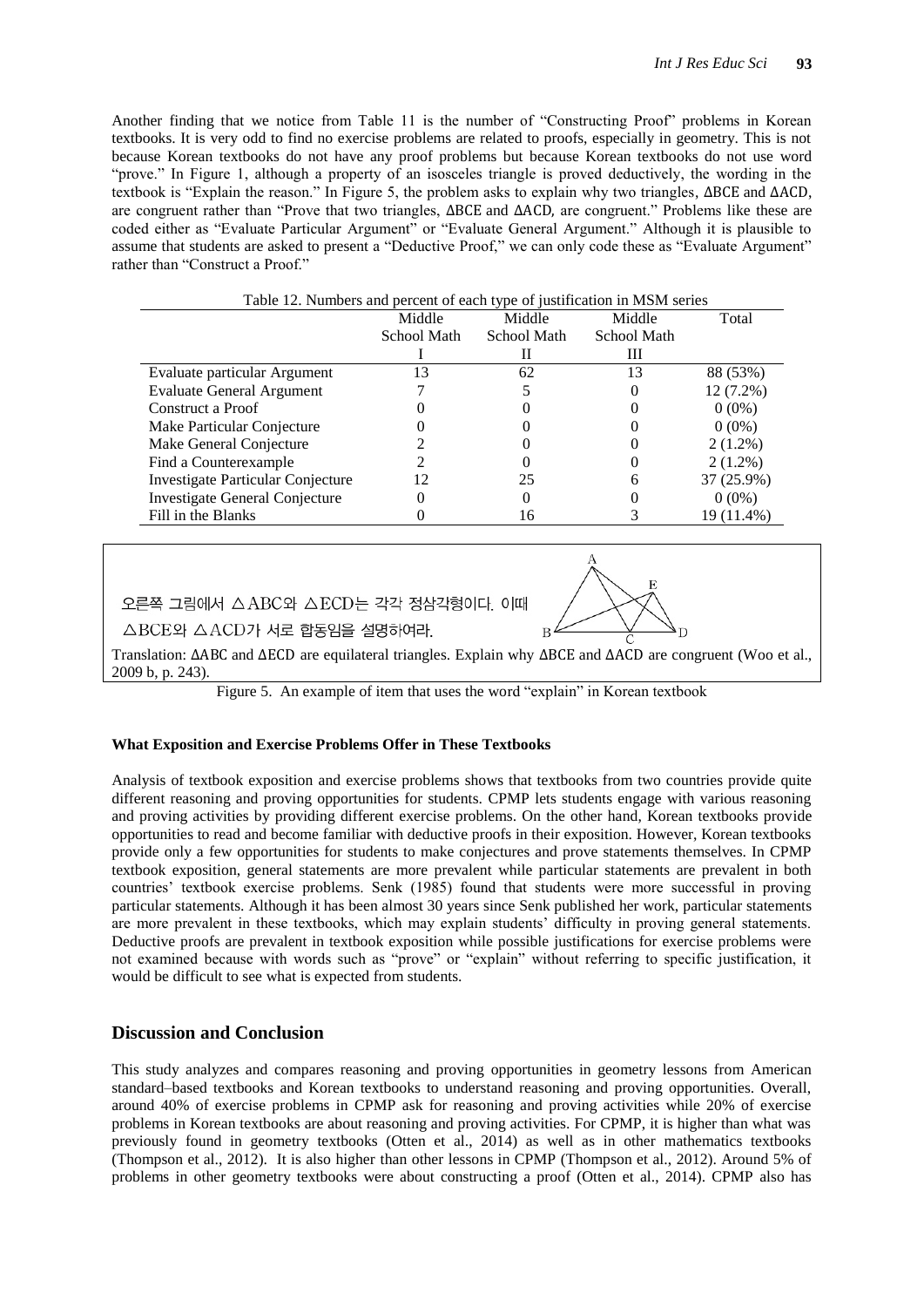higher a percentage of constructing proof problems. This reveals a well–known fact that geometry lessons typically focus on reasoning and proving activities than other mathematical topics (Hanna & Bruyun, 1999; Herbst, 2002). However, only a limited number of geometric statements in CPMP were justified deductively. Reasoning and proving opportunities in Korean textbooks are quite different because they provide fewer reasoning proving problems but more statements are proved deductively in exposition sections. Compared to CPMP, many general statements are proved deductively to give students opportunities to read and become familiar with deductive proofs. On the other hand, CPMP provides opportunities for students to make, investigate, and prove conjectures by solving exercise problems. Reasoning and proving opportunities provided by these textbooks are clearly different. However, as Otten and his colleagues (2014) stated, it is beyond the scope of this study to discuss the ideal proportion of reasoning and proving statements and exercises in textbooks or to think about which textbooks would give more opportunities to students. Nonetheless, it is clear that Korean and CPMP students have different opportunities in learning geometry. It may be interesting to test Korean and CPMP students with different types of geometry problems to see how textbooks influence their learning.

Another interesting finding is the lack of "prove" problems in Korean textbooks. Rather than using the word "prove," Korean textbooks used "explain" in both exposition and exercise sections. We also examined the curriculum guidelines from the Korean Ministry of Education and found that the word "prove" is not used in geometry lessons. It is plausible to think that deductive proofs are expected for those problems because numerous general statements are proved deductively in exposition sections of Korean textbooks. However, predicting what students will do to solve each problem is beyond the scope of this study. Based on this result, it may be interesting to see how Korean students perform on "prove" problems and "explain" problems. While ―prove‖ problems are lacking in Korean textbooks, deductive justification is lacking in CPMP.

Taking into consideration all of these findings, we can see how textbooks from these two countries approach geometry teaching differently. Whether students have opportunities to read or construct deductive proofs and make and investigate conjectures and arguments, textbooks need to provide equal opportunities for various reasoning and proving activities so that students can be exposed to various types of reasoning and proving problems (Davis, 2010; Stylianides, 2009). Stylianides (2009) developed a model that places reasoning and proving opportunities, from empirical arguments to proofs, hierarchically so that students can experience them at different grade levels. Such a model may be needed for students to experience various reasoning and proving opportunities. Since what textbooks offer is an influencing factor, opportunities might not be presented to students if they are not included in textbooks (Thompson et al., 2012). Textbook authors and publishers need to consider findings from the current study as well as previous studies on reasoning and proving opportunities in textbooks.

As previously mentioned, one well-known fact about teaching and learning of proofs is that students are not comfortable with providing proofs; rather, they use specific cases (Knuth, Slaughter, Choppin & Sutherland, 2002; Thompson, 1991). Our results support this fact because the most prevalent problems in both CPMP and Korean textbooks are evaluating particular statements. This result partially explains why students have difficulties in constructing proofs because of the opportunities provided by these textbooks. Again, equally providing general and particular cases to students may need to be considered when textbooks are developed and written.

The link between what textbooks potentially bring and what students actually learn is what teachers do in their classes (Bieda, 2010; Hong & Choi, 2014; Johnson, Thompson & Senk, 2010; Son & Senk, 2010). Since these textbooks provide different learning opportunities, the teachers' role in teaching geometry with these textbooks also needs to be considered because teachers need to be sensitive about these different possibilities and ensure students have opportunities to experience them (Johnson et al., 2010). However, Bieda (2010) discovered that teachers were not able to implement proof related opportunities even if those opportunities were provided by textbooks. Thus, whether students are using CPMP or Korean textbooks, what teachers need to do in their classes is critical in teaching geometry. Since there are only a limited number of deductive proofs in exposition sections of CPMP, teachers should guide students through conjectures and arguments until students are able to construct deductive proofs when using CPMP. For Korean students, teachers need to give them opportunities to make and investigate conjectures as well as opportunities to read and become familiar with deductive proofs in exposition. It would be interesting to examine how teachers use these textbooks in their classes in terms of teacher preparation programs.

This study also gives some insights into "textbook signature." Charalambous, Delaney, Hui-Yu and Mesa  $(2010)$  defined "textbook signature" as "the uniform distinctive features in the textbooks within a particular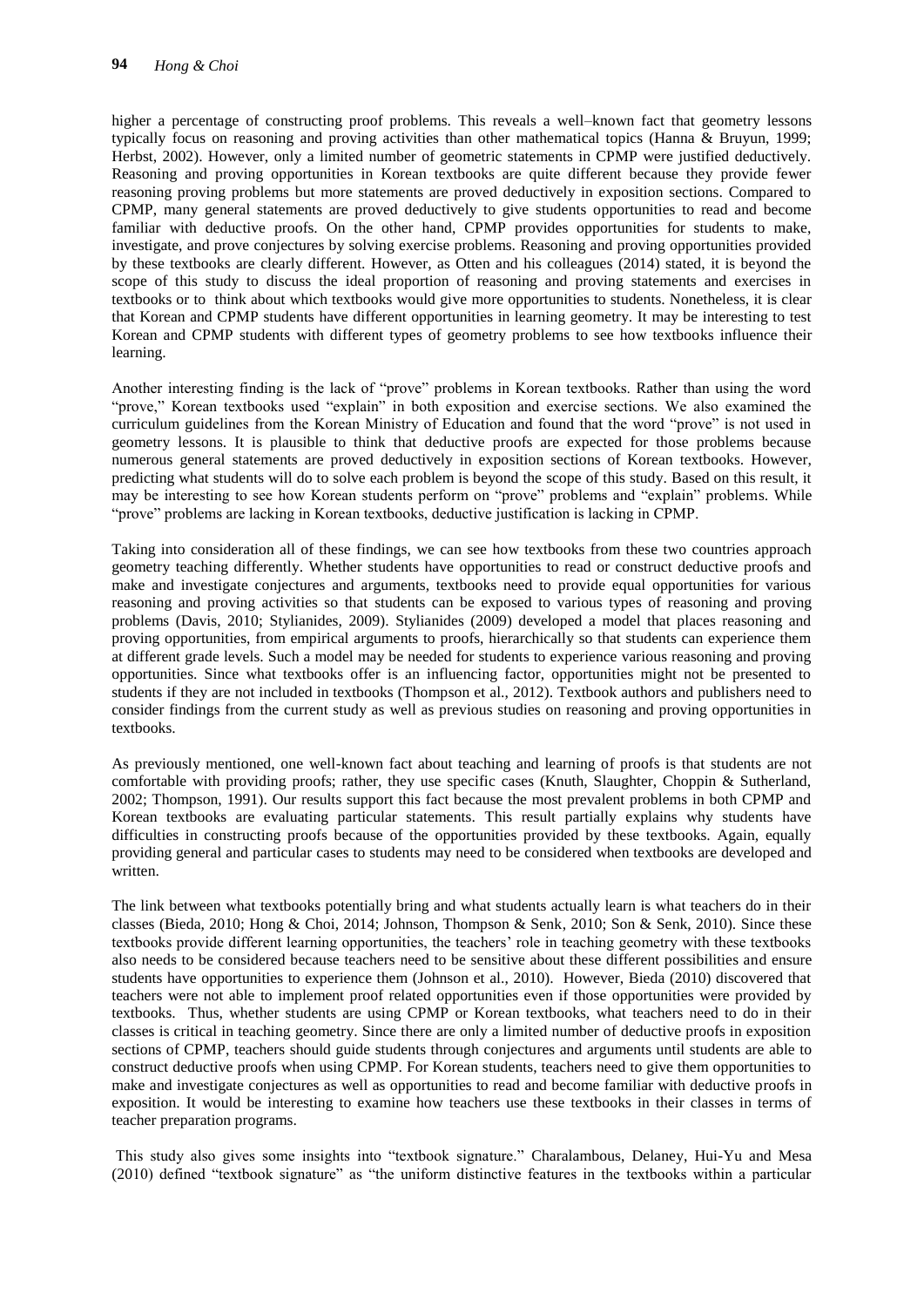country." They proposed analyzing other mathematics topics from different textbooks for further understanding about characteristics of textbooks from different countries. One of the findings from this study that coincides well with previous studies is about CPMP. This study found that CPMP includes more reasoning and proving problems than Korean textbooks, which was also found when CPMP was compared to other algebra, geometry precalculus textbooks (Davis, 2012; Thompson et al., 2012). Hong and Choi (2014) also discovered that CPMP provides more reasoning and explaining problems when quadratic equations sections were compared. These findings in total can be interpreted as the "textbook signature" of CPMP, where students have numerous opportunities to reason, prove, and explain mathematical concepts.

Finally, we can think of textbooks' potential influence on American students' mediocre performances on TIMSS and PISA. Hong and Choi (2014) stated in their textbook comparison study that textbooks may not be the reason for American students' performances on TIMSS and PISA. We cannot confirm whether American students who participated in TIMSS and PISA used CPMP or any other standards–based textbooks; however, previous findings and this current study show that, compared to other textbooks, CPMP offers ample reasoning and proving opportunities to students. At the same time, our findings reveal that Korean textbooks also provide different reasoning and proving opportunities to students in reading various deductive proofs. Making conjectures and proving particular statements in CPMP and deductive proofs in Korean textbooks are different but they can both provide good learning opportunities to students. A TIMSS video study illustrated that in American mathematics classes, proof opportunities are very rare (Hiebert et al., 2003) and another showed that teachers are not able to provide proof related opportunities to students (Bieda, 2010). While we are not able to say which textbooks provide more meaningful learning opportunities to students, CPMP may provide comparable amount of reasoning and proving opportunities to students, and it is possible that enacted curriculum of class practices rather than potentially implemented curriculum of textbooks may play a role in American students' performances on TIMSS and PISA. For further study, it would be interesting to compare CPMP and other top performing East Asian countries' textbooks to determine how comparable those learning opportunities are. Such studies will provide a better picture about what learning opportunities CPMP and other textbooks bring to students.

## **References**

- Bieda, K. (2010). Enacting proofs in middle school mathematics: Challenges and opportunities. *Journal for Research in Mathematics Education*, *41*, 351–382.
- Cai, J. & Cirillo, M. (2013). What do we know about reasoning and proving? Opportunities and missing opportunities from curriculum analyses (in press). *International Journal of Educational Research.*
- Cai, J., Nie, B., & Moyer, J. C. (2010). The teaching of equation solving: Approaches in Standards-based and traditional curricula in the United States. *Pedagogies: An International Journal, 5*, 170-186.
- Charalambous, C., Delaney, S., Hui-Yu Hsu, H., & Mesa, V. (2010). A comparative analysis of the addition and subtraction of fractions in textbooks from three countries. *Mathematical Thinking and Learning, 12*, 117- 151.
- Chazan, D. (1993). High school geometry students' justification for their views of empirical evidence and mathematical proof. *Educational Studies in Mathematics*, *24*, 359–387.
- Davis, J. D. (2010). A textual analysis of reasoning and proof in one reform-oriented high school mathematics textbook. In P. Brosnan, D. B. Erchick, & L. Flevares (Eds.), *Proceedings of the 32nd annual meeting of the North American Chapter of the International Group for the Psychology of Mathematics Education* (pp. 844–851). Columbus, OH: Ohio State University.
- Davis, J. D. (2012). An examination of reasoning and proof opportunities in three differently organized secondary mathematics textbook units. *Mathematics Education Research Journal, 24,* 467–491.
- Fan, L., & Zhu, Y. (2007). [Representation of problem-solving procedures: A comparative look at China,](http://www.springerlink.com/content/g420h4m725313x36/?p=d29ff84e3c534ed395cd489b1180d80f&pi=4)  [Singapore, and US mathematics textbooks.](http://www.springerlink.com/content/g420h4m725313x36/?p=d29ff84e3c534ed395cd489b1180d80f&pi=4) *Educational Studies in Mathematics*, *66*, 61-75.
- Fey, J. T., Hirsch, C. R., Hart, E. W., Schoen, H. L., & Watkins, A. E. (2007). *Core-Plus Mathematics: Contemporary mathematics in context, Course 3*. Glencoe/McGraw-Hill: Columbus, OH.
- Fischbein, E. (1982). Intuition and proof. *For the Learning of Mathematics*, *3*(2), 9–24.
- Freeman, D., & Porter, A. (1989). Do textbooks dictate the content of mathematics instruction in elementary schools? *American Educational Research Journal*, *26*, 403–421.
- Fujita, T. and Jones, K. (2003). *Interpretations of national curricula: The case of geometry in Japan and the UK*. Paper presented at the *British Educational Research Association Annual Conference*, Heriot-Watt University, 10-13.
- Fujita, T. & Jones, K. (2013). [Reasoning-and-proving in geometry in school mathematics textbooks in Japan](http://www.sciencedirect.com/science/article/pii/S0883035513001213) (in press). *International Journal of Educational Research*.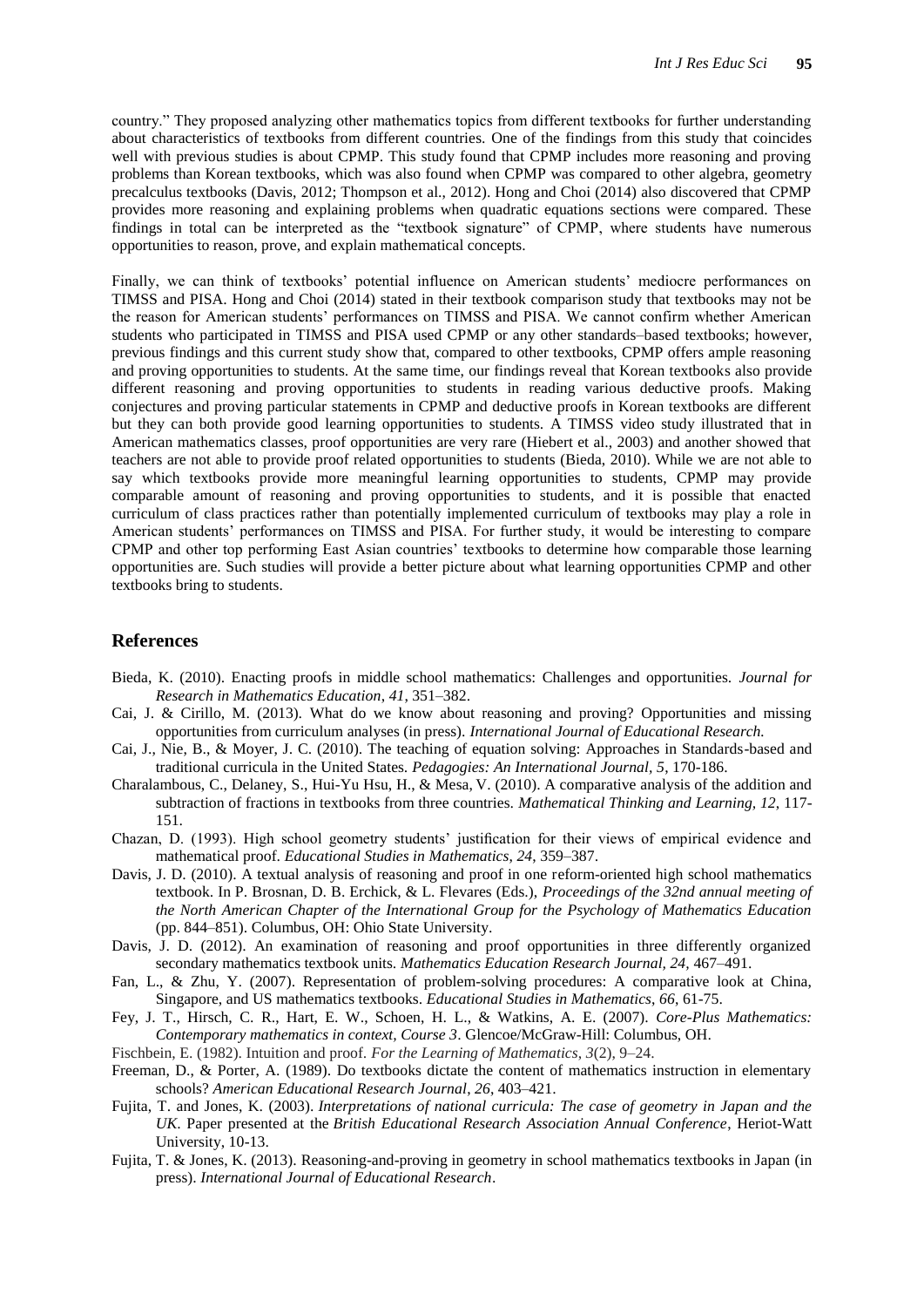- Fuson, K. C., Stigler, J. W., & Bartsch, K. B. (1988). Grade placement of addition and subtraction topics in Japan, Mainland China, the Soviet Union, Taiwan, and the United States. *Journal for Research in Mathematics Education, 19,* 449-456.
- Galbraith, P. (1981). Aspects of proving: A clinical investigation of process. *Educational Studies in Mathematics, 12*, 1–28.
- Garner, R. (1992). Learning from school texts. *Educational Psychologist, 27*, 53-43.
- Hanna, G. & de Bruyn, Y. (1999). Opportunity to learn proof in Ontario grade twelve mathematics texts. *Ontario Mathematics Gazette*, *27*(4), 23–29.
- Harel, G., & Sowder, L. (2007). Toward comprehensive perspectives on the learning and teaching of proof. In F. K. Lester, Jr. (Ed.), *Second handbook of research on mathematics teaching and learning* (pp. 805– 842). Charlotte, NC: Information Age Publishing.
- Healy, L., & Hoyles, C. (2000). A study of proof conceptions in algebra. *Journal for Research in Mathematics Education*, *31*, 396–428.
- Herbst, P. (2002). Establishing a custom of proving in American school geometry textbooks: evolution of the two - column proof in the early twentieth century. *Educational Studies in Mathematics*, *49*, 283–312.
- Hiebert, J., Gallimore, R., Garnier, H., Givvin, K. B., Hollingsworth, H., Jacobs, J. K., et al. (2003). *Teaching mathematics in seven countries: Results from the TIMSS 1999 videostudy, (NCES 2003-013 Revised)*. Washington, DC: U.S. Department of Education, National Center for Education Statistics.
- Hirsch, C. R., Fey, J. T., Hart, E. W., Schoen, H. L., & Watkins, A. E. (2007 a). *Core-Plus Mathematics: Contemporary mathematics in context, Course 1*. Glencoe/McGraw-Hill: Columbus, OH.
- Hong, D. & Choi, K. (2014). A [comparison](http://link.springer.com/article/10.1007/s10649-013-9512-4) of Korean and American secondary school textbooks: The case of quadratic [equations.](http://link.springer.com/article/10.1007/s10649-013-9512-4) *Educational Studies in Mathematics*, *85*(2), 241–263.
- Johnson, G., Thompson, D., & Senk, S. (2010). Proof–related reasoning in high school mathematics textbooks. *Mathematics Teacher*, *103*(6), 410–418.
- Knuth, E**.**, Choppin, J., Slaughter, M., & Sutherland, J. (October, 2002). Mapping the conceptual terrain of middle school students' competencies in justifying and proving. *Proceedings of the Twenty-fourth Annual Meeting of the North American Chapter of the International Group for the Psychology of Mathematics Education,* 1693-1700.
- Li, Y. (2000). A comparison of problems that follow selected content presentations in American and Chinese mathematics textbooks. *Journal for Research in Mathematics Education*, *31*, 234–241.
- Martin, W. G., & Harel, G. (1989). Proof frames of preservice elementary teachers. *Journal for Research in Mathematics Education, 20*, 41-51.
- Morris, A. (2002). Mathematical reasoning: Adults' ability to make the inductive-deductive distinction. *Cognition and Instruction, 20,* 79-118.
- National Council of Teachers of Mathematics. (2000). *Principles and standards for school mathematics*. Reston, VA: Author.
- National Governors Association Center for Best Practices, & Council of Chief State School Officers. (2010). *Common Core State Standards for Mathematics*. Washington, DC: Author.
- Otten, S., Gilbertson, N., Males, L., & Clark, D. (2014). The mathematical nature of reasoning and proving opportunities in geometry textbooks. *Mathematical Thinking and Learning*, *16*(1), 51–79.
- Otten, S., Males, L., & Gilbertson, N. (2014). The introduction of proof in secondary geometry textbooks. *International Journal of Educational Research*, *64*, 107–118.
- Reys, B. J., Reys, R. E., & Chavez, O. (2004). Why mathematics textbooks matter. *Educational Leadership*, *61*(5), 61–66.
- Senk, S. L. (1985). How well do students write geometry proofs? *Mathematics Teacher*, *78*, 448–456.
- Son, J., & Senk. S. (2010). How standards curricula in the USA and Korea present multiplication and division of fractions. *Educational Studies in Mathematics*, *74*, 117-142.
- Stylianides, G. J. (2009). Reasoning-and-proving in school mathematics textbooks. *Mathematical Thinking and Learning*, *11*, 258–288.
- Thompson, D. R., Senk, S. L., & Johnson, G. J. (2012). Opportunities to learn reasoning and proof in high school mathematics textbooks. *Journal for Research in Mathematics Education, 43*, 253–295.
- Vinner, S. (1983). The notion of proof some aspects of students' views at the senior high level. In R. Hershkowitz (ed.), *Proceedings of the Seventh International Conference on the Psychology of Mathematics Education* (pp. 289-294). Rehovot, Israel: The Weizmann Institute of Science.
- Weber, K. (2001). Student difficulty in constructing proofs: The need for strategic knowledge. *Educational Studies in Mathematics*, *48*, 101–119.
- Woo, J. et al. (2009 a). *Joonghakyo Soohak 1*[Middle School Mathematics 1]. Seoul, Korea: Dusan Publishing Co.
- Woo, J. et al. (2009 b). *Joonghakyo Soohak 2*[Middle School Mathematics 2]. Seoul, Korea: Dusan Publishing Co.